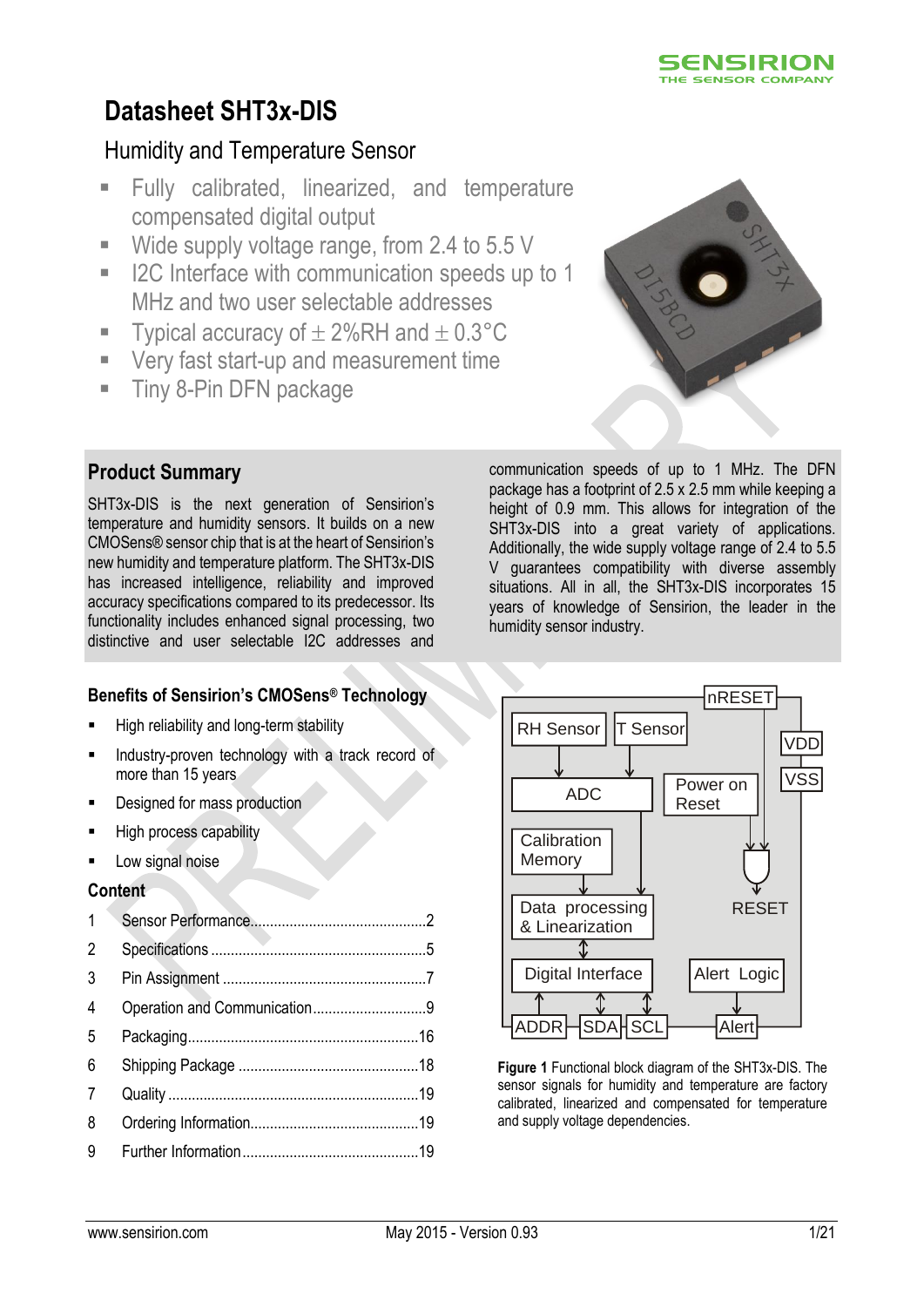

# <span id="page-1-0"></span>**1 Sensor Performance**

# **1.1 Humidity Sensor Performance**

<span id="page-1-3"></span><span id="page-1-1"></span>

| Parameter                             | Conditions            | Value    | <b>Units</b> |
|---------------------------------------|-----------------------|----------|--------------|
| SHT30 Accuracy tolerance <sup>1</sup> | Typ.                  | $+3$     | %RH          |
|                                       | Max.                  | Figure 2 | %RH          |
| SHT31 Accuracy tolerance <sup>1</sup> | Typ.                  | $+2$     | %RH          |
|                                       | Max.                  | Figure 4 | %RH          |
|                                       | Low                   | 0.2      | %RH          |
| Repeatability <sup>2</sup>            | Medium                | 0.15     | %RH          |
|                                       | High                  | 0.07     | %RH          |
| Resolution                            | Typ.                  | 0.01     | %RH          |
| <b>Hysteresis</b>                     | at 25°C               | ±0.8     | %RH          |
| Specified range <sup>3</sup>          | extended <sup>4</sup> | 0 to 100 | %RH          |
| Response time <sup>5</sup>            | T63%                  | 86       | s            |
| Long-term drift                       | Type.7                | < 0.25   | %RH/yr       |

**Table 1** Humidity sensor specification



<span id="page-1-2"></span>**Figure 2** Tolerance of RH at 25°C for SHT30 **Figure 3** Typical tolerance of RH over T for SHT30

<u>.</u>

<sup>1</sup> For definition of typical and maximum accuracy tolerance, please refer to the document "Sensirion Humidity Sensor Specification Statement".

<sup>&</sup>lt;sup>2</sup> The stated repeatability is 3 times the standard deviation (3σ) of multiple consecutive measurements at the stated repeatability and at constant ambient conditions. It is a measure for the noise on the physical sensor output.

<sup>&</sup>lt;sup>3</sup> Specified range refers to the range for which the humidity or temperature sensor specification is guaranteed.

<sup>4</sup> For details about recommended humidity and temperature operating range, please refer to section [1.3.](#page-3-0)

<sup>5</sup> Time for achieving 63% of a humidity step function, valid at 25°C and 1m/s airflow. Humidity response time in the application depends on the design-in of the sensor. <sup>6</sup> With activated ART function (see sectio[n 4.7\)](#page-10-0) the response time can be improved by a factor of 2.

<sup>7</sup> Typical value for operation in normal RH/T operating range, see sectio[n 1.3.](#page-3-0) Maximum value is < 0.5 %RH/yr. Value may be higher in environments with vaporized solvents, out-gassing tapes, adhesives, packaging materials, etc. For more details please refer to Handling Instructions.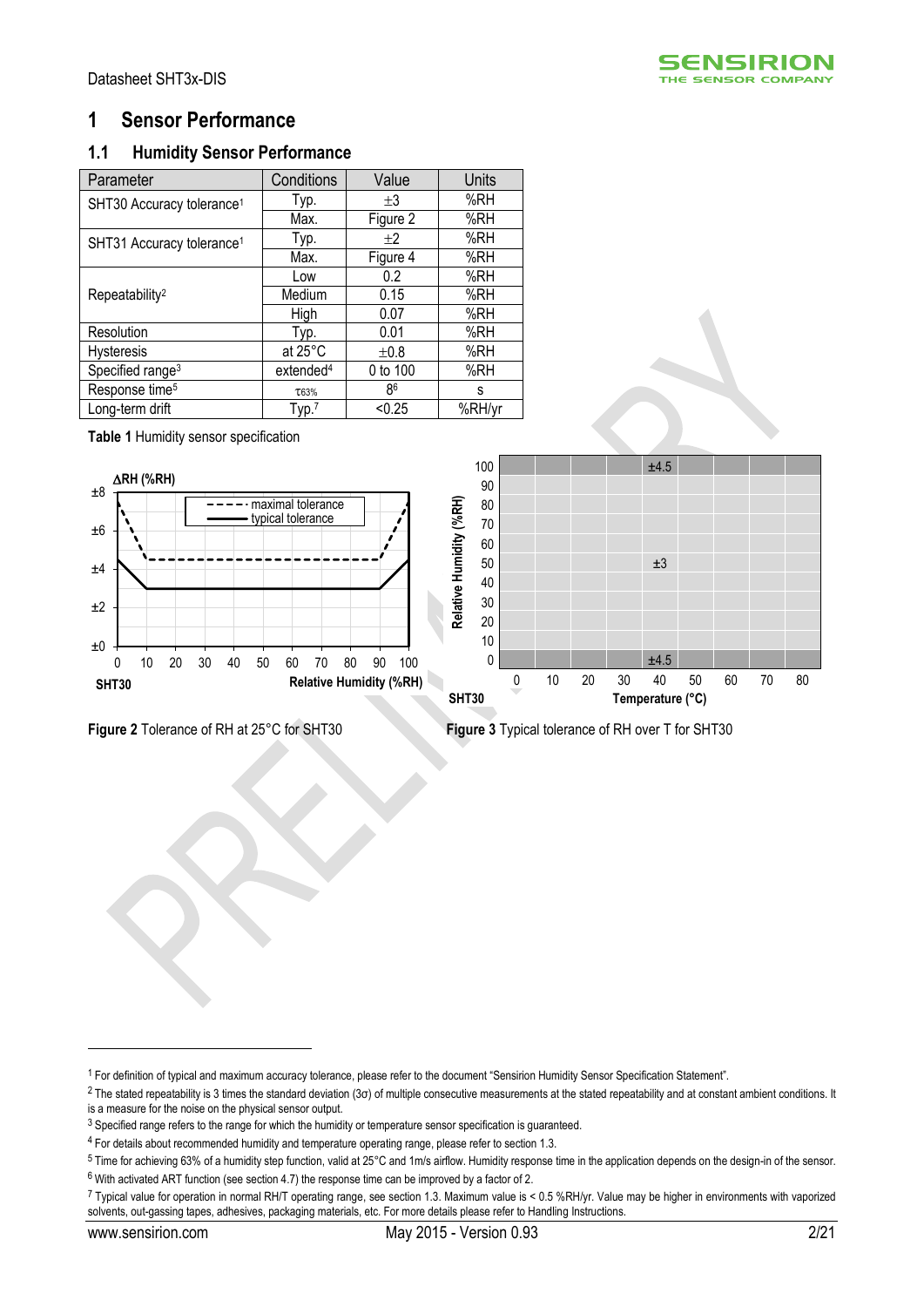





<span id="page-2-0"></span>**Figure 4** Tolerance of RH at 25°C for SHT31 **Figure 5** Typical tolerance of RH over T for SHT31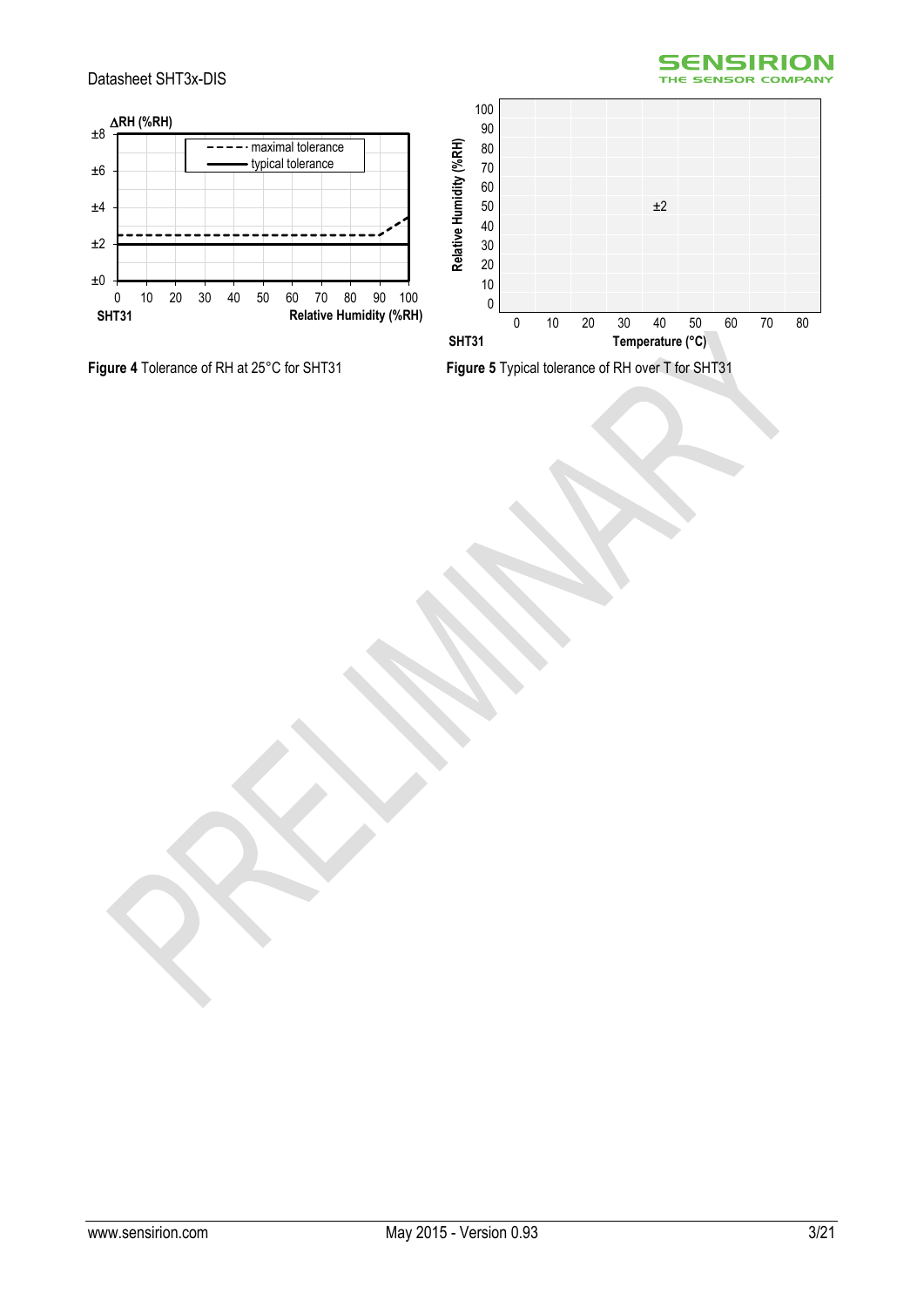

#### **1.2 Temperature Sensor Performance**

| Parameter                       | Condition      | Value      | Units       |
|---------------------------------|----------------|------------|-------------|
| Accuracy tolerance <sup>1</sup> | Typ. 10 to +55 | ±0.3       | $^{\circ}C$ |
|                                 | Low            | 0.16       | $^{\circ}C$ |
| Repeatability <sup>2</sup>      | Medium         | 0.07       | °C          |
|                                 | High           | 0.04       | °C          |
| Resolution                      | Typ.           | 0.015      | °C          |
| Specified Range                 |                | -40 to 125 | °C          |
| Response time 8                 | T63%           | >2         | S           |
| Long Term Drift                 | max            | < 0.03     |             |

**Table 2** Temperature sensor specification



**Figure 6** Tolerance of the temperature sensor in °C for SHT30 and SHT31

#### <span id="page-3-0"></span>**1.3 Recommended Operating Condition**

The sensor shows best performance when operated within recommended normal temperature and humidity range of 5 – 60 °C and 20 – 80 %RH, respectively. Long term exposure to conditions outside normal range, especially at high humidity, may temporarily offset the RH signal (e.g.+3%RH after 60h at >80%RH). After returning into the normal temperature and humidity range the sensor will slowly come back to calibration state by itself. Prolonged exposure to extreme conditions may accelerate ageing. To ensure stable operation of the humidity sensor, the conditions described in the document "SHTxx Assembly of SMD Packages", section "Storage and Handling Instructions" regarding exposure to volatile organic compounds have to be met. Please note as well that this does apply not only to transportation and manufacturing, but also to operation of the SHT3x-DIS.

<u>.</u>

<sup>8</sup> Temperature response times strongly depends on the design-in of the sensor in the final application. Minimal response time can be achieved when the thermalized sensor at T1 is placed on a well conducting surface with temperature T2.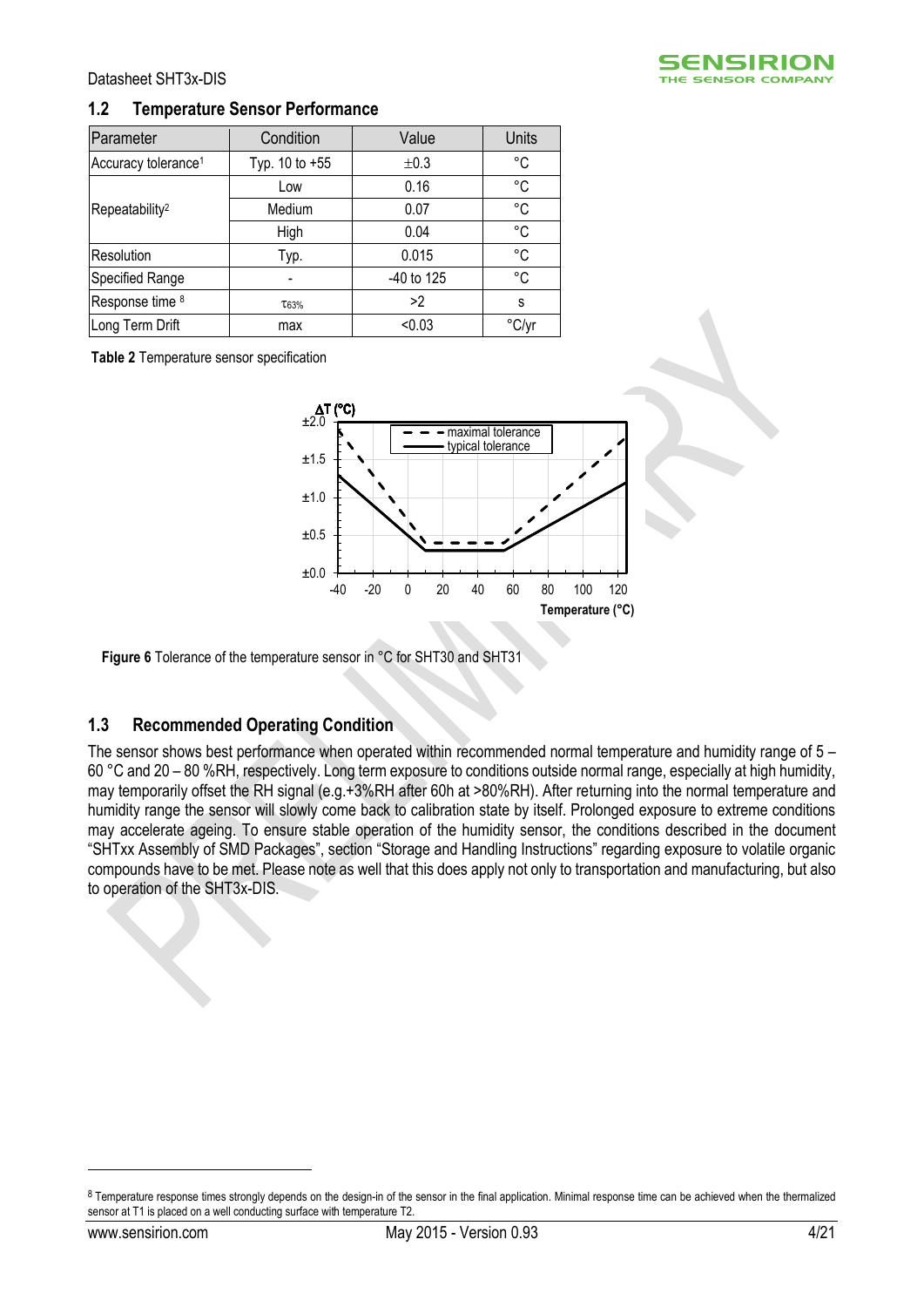

# <span id="page-4-0"></span>**2 Specifications**

# **2.1 Electrical Specifications**

| Parameter                                 | Symbol                 | Condition                                          | Min.            | Typ.         | Max.            | <b>Units</b> | Comments                                                                                                                              |
|-------------------------------------------|------------------------|----------------------------------------------------|-----------------|--------------|-----------------|--------------|---------------------------------------------------------------------------------------------------------------------------------------|
| Supply voltage                            | <b>V<sub>DD</sub></b>  |                                                    | 2.4             | 3.3          | 5.5             | V            |                                                                                                                                       |
| Power-up/down level                       | V <sub>POR</sub>       |                                                    | 2.2             | 2.28         | 2.35            | V            |                                                                                                                                       |
| Slew rate change of the<br>supply voltage | V <sub>DD</sub> , slew |                                                    |                 |              | 20              | V/ms         | Voltage changes on the<br>VDD line between V <sub>DD</sub><br>min and V <sub>DD</sub> max should<br>be below the maximum<br>slew rate |
|                                           |                        | Not measuring<br>single shot mode                  |                 | 0.2          | 0.7             | μA           | Current when sensor is<br>not performing a<br>measurement                                                                             |
|                                           | $I_{DD}$               | Not measuring<br>periodic data<br>acquisition mode |                 | 45           | 70              | μA           | Current when sensor is<br>not performing a<br>measurement                                                                             |
| Supply current                            |                        | Measuring                                          |                 | 800          | 1500            | $\mu$ A      | Current consumption<br>while sensor is<br>measuring,                                                                                  |
|                                           |                        | Average                                            |                 | 2            | $\overline{5}$  | μA           | Current consumption<br>(operation with one<br>measurement per<br>second at lowest<br>repeatability)                                   |
| Alert Output driving<br>strength          | <b>IOH</b>             |                                                    | $0.8x$ $V_{DD}$ | $1.5x$ $VDD$ | $2.1x$ $V_{DD}$ | mA           | See also section 3.5                                                                                                                  |
| Heater power                              | PHeater                | Heater running                                     | 5               |              | 25              | mW           | Depending on the<br>supply voltage                                                                                                    |

<span id="page-4-1"></span>**Table 3** Electrical specifications, Specification are valid at 25°C and typical VDD

# <span id="page-4-2"></span>**2.2 Timing Specification for the Sensor System**

| Parameter               | Symbol              | Conditions                                 | Min. | Typ. | Max. |    | Units Comments                                                                               |
|-------------------------|---------------------|--------------------------------------------|------|------|------|----|----------------------------------------------------------------------------------------------|
| Power-up time           | t <sub>PU</sub>     | After hard reset,<br>$V_{DD} \geq V_{POR}$ |      | 0.5  |      | ms | Time between V <sub>DD</sub> reaching<br>V <sub>POR</sub> and sensor entering idle<br>Istate |
| Soft reset time         | tsr                 | After soft reset.                          |      | 0.5  |      | ms | Time between ACK of soft<br>reset command and sensor<br>entering idle state                  |
| Duration of reset pulse | tresetn             |                                            | 350  |      |      | ns | See section 3.6                                                                              |
|                         | <b>TMEAS.I</b>      | Low repeatability                          |      | 2.5  | 4    | ms | The three repeatability modes                                                                |
| Measurement duration    | t <sub>MEAS,m</sub> | Medium repeatability                       |      | 4.5  | 6    | ms | differ with respect to current                                                               |
|                         | t <sub>MEAS.h</sub> | High repeatability                         |      | 12.5 | 15   | ms | consumption, measurement<br>duration and noise level                                         |

<span id="page-4-3"></span>**Table 4** System Timing Specification, Specifications are valid from -40 to 125 °C and 2.4 to 5.5 V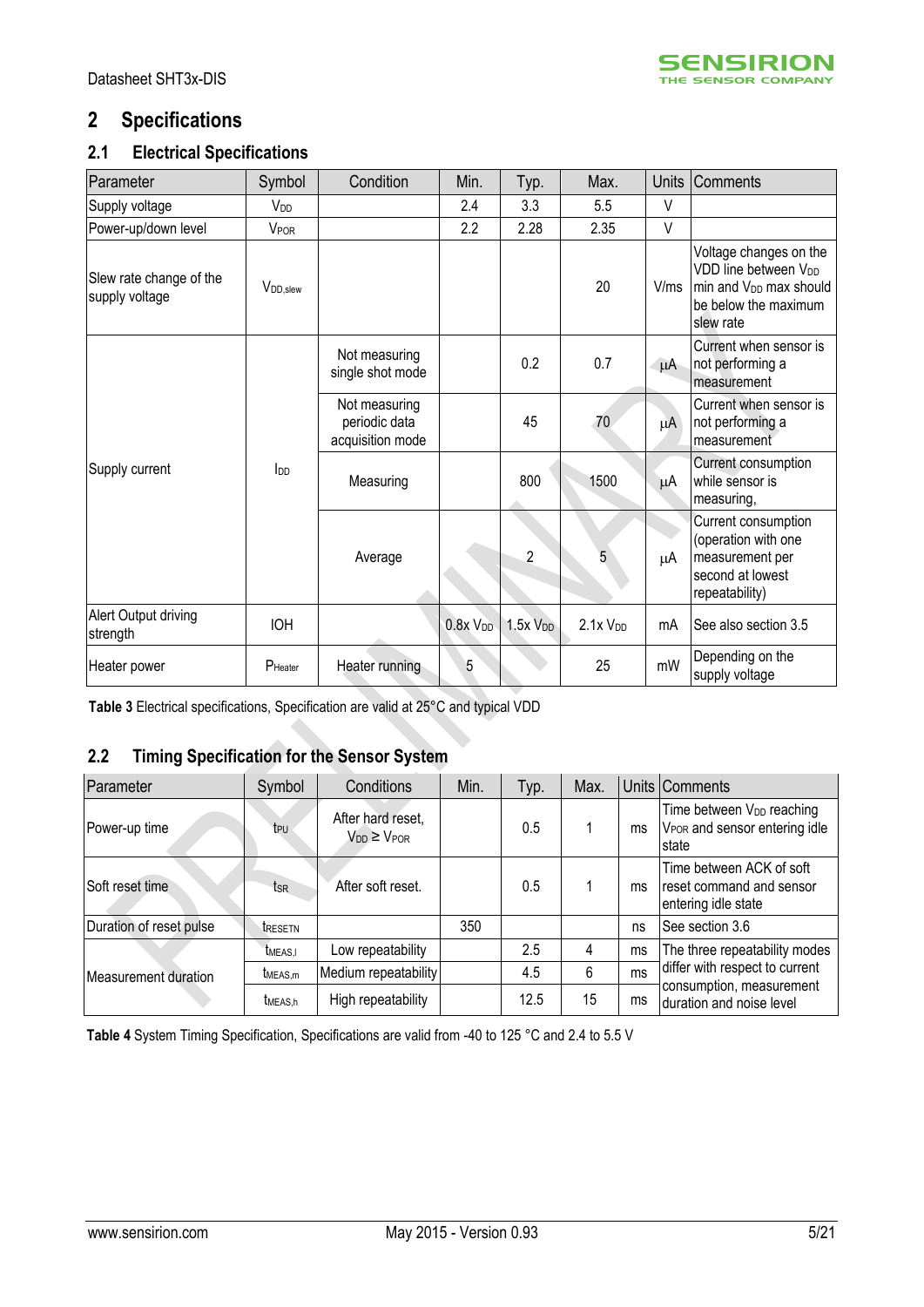

#### **2.3 Absolute Minimum and Maximum Ratings**

Stress levels beyond those listed in [Table 5](#page-5-0) may cause permanent damage to the device or affect the reliability of the sensor. These are stress ratings only and functional operation of the device at these conditions cannot be guaranteed.

| Parameter                                                                                      | Rating               | <b>Units</b> |
|------------------------------------------------------------------------------------------------|----------------------|--------------|
| Supply voltage V <sub>DD</sub>                                                                 | $-0.3$ to 6          | V            |
| Max Voltage on pins (pin 1 (SDA); pin 2<br>(ADDR); pin 3 (ALERT); pin 4(SCL); pin<br>6(nRESET) | $-0.3$ to VDD $+0.3$ | V            |
| Input current on any pin                                                                       | ±100                 | mA           |
| Operating temperature range                                                                    | $-40$ to 125         | °C           |
| Storage temperature range                                                                      | -40 to 150           | °C           |
| ESD HBM (human body model)                                                                     |                      | kV           |
| <b>ESD CDM</b> (charge device model)                                                           | 750                  | V            |

<span id="page-5-0"></span>**Table 5** Absolute minimum and maximum ratings; values are target specs and not confirmed by measurements yet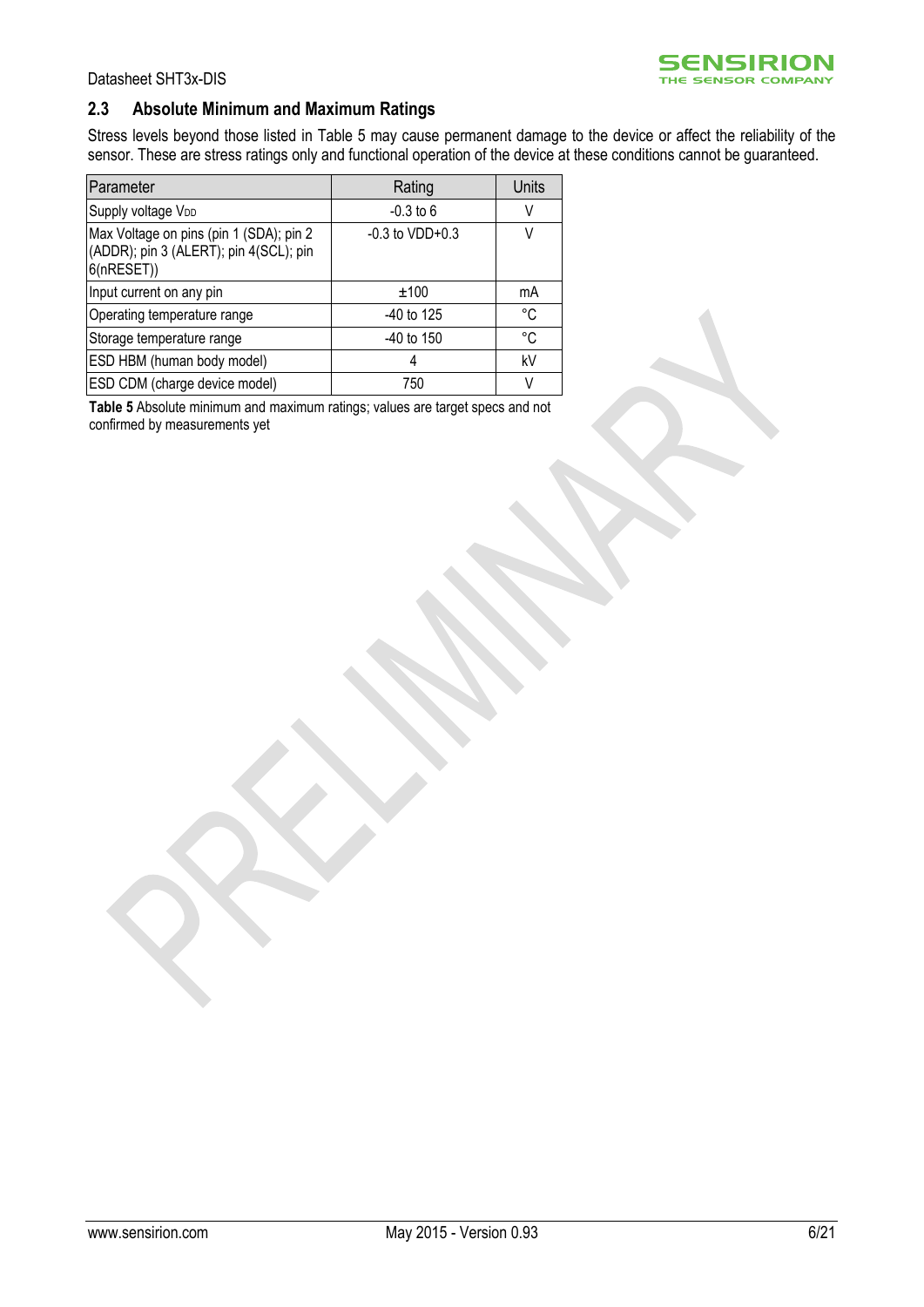# <span id="page-6-0"></span>**3 Pin Assignment**

The SHT3x-DIS comes in a tiny 8-pin DFN package – see [Table 6.](#page-6-1)

| Pin                                             | Name                                      | Comments                                                                   |  |  |
|-------------------------------------------------|-------------------------------------------|----------------------------------------------------------------------------|--|--|
| <b>SDA</b><br>1                                 |                                           | Serial data; input / output                                                |  |  |
| 2<br><b>ADDR</b>                                |                                           | Address pin; input; connect to either<br>VDD or VSS, do not leave floating |  |  |
| 3                                               | <b>ALERT</b>                              | Indicates alarm condition; output; must<br>be left floating if unused      |  |  |
| 4                                               | SCL                                       | Serial clock; input / output                                               |  |  |
| 5                                               | VDD                                       | Supply voltage; input                                                      |  |  |
| nRESET<br>6<br>is recommended to connect to VDD |                                           | Reset pin active low; Input; if not used it                                |  |  |
| 7                                               | R                                         | No electrical function; recommended to<br>connect to VSS                   |  |  |
| 8                                               | <b>VSS</b>                                | Ground                                                                     |  |  |
|                                                 | $\overline{2}$ )<br>$\overline{3}$ )<br>4 | <u>( 8 </u><br>6                                                           |  |  |

<span id="page-6-1"></span>**Table 6** SHT3x-DIS pin assignment (Transparent top view). Dashed lines are only visible if viewed from below. The die pad is internally connected to VSS.

# **3.1 Power Pins (VDD, VSS)**

The electrical specifications of the SHT3x-DIS are shown in [Table 3.](#page-4-1) The power supply pins must be decoupled with a 100 nF capacitor that shall be placed as close to the sensor as possible – see [Figure 7](#page-6-2) for a typical application circuit.

## **3.2 Serial Clock and Serial Data (SCL, SDA)**

SCL is used to synchronize the communication between microcontroller and the sensor. The clock frequency can be freely chosen between 0 to 1000 kHz. Commands with clock stretching according to I2C Standard<sup>[9](#page-8-1)</sup> are supported.

The SDA pin is used to transfer data to and from the sensor. For safe communication, the timing specifications defined in the I2C manu[al](#page-8-1)<sup>9</sup> must be met.

Both SCL and SDA lines are open-drain I/Os with diodes to VDD and VSS. They should be connected to external pull-up resistors (please refer to [Figure 7\)](#page-6-2). A device on the I2C bus must only drive a line to ground. The external pull-up resistors (e.g.  $R_p = 10 \text{ k}\Omega$ ) are required to pull the

signal high. For dimensioning resistor sizes please take bus capacity and communication frequency into account (see for example Section 7.1 of NXPs I2C Manual for more detail[s](#page-8-1)<sup>9</sup>). It should be noted that pull-up resistors may be included in I/O circuits of microcontrollers. It is recommended to wire the sensor according to the application circuit as shown in [Figure 7.](#page-6-2)

SENSIRION THE SENSOR COMPANY



<span id="page-6-2"></span>**Figure 7** Typical application circuit. Please note that the positioning of the pins does not reflect the position on the real sensor. This is shown i[n Table 6.](#page-6-1)

# **3.3 Die Pad (center pad)**

The die pad or center pad is visible from below and located in the center of the package. It is electrically connected to VSS. Hence electrical considerations do not impose constraints on the wiring of the die pad. However, due to mechanical reasons it is recommended to solder the center pad to the PCB. For more information on design-in, please refer to the document "SHTxx Design Guide".

## **3.4 ADDR Pin**

Through the appropriate wiring of the ADDR Pin the I2C address can be selected (see [Table 7](#page-7-2) for the respective addresses). Aside from hard wiring the ADDR Pin to VDD or VSS, it is also possible to use it as a selector pin. This means that the address of the sensor can be changed dynamically during operation by switching the level on the ADDR Pin. The only constraint is that the level has to stay constant starting from the I2C start condition until the communication is finished. This allows to connect more than two SHT3x-DIS onto the same bus. The dynamical switching requires individual ADDR lines to the sensors.

Please note that the I2C address is represented through the 7 MSBs of the I2C read or write header. The LSB switches between read or write header. The wiring for the default address is shown in [Table 7](#page-7-2) and [Figure 7.](#page-6-2) The ADDR pin must not be left floating. Please note that only the 7 MSBs of the I2C Read/Write Header constitute the I2C Address.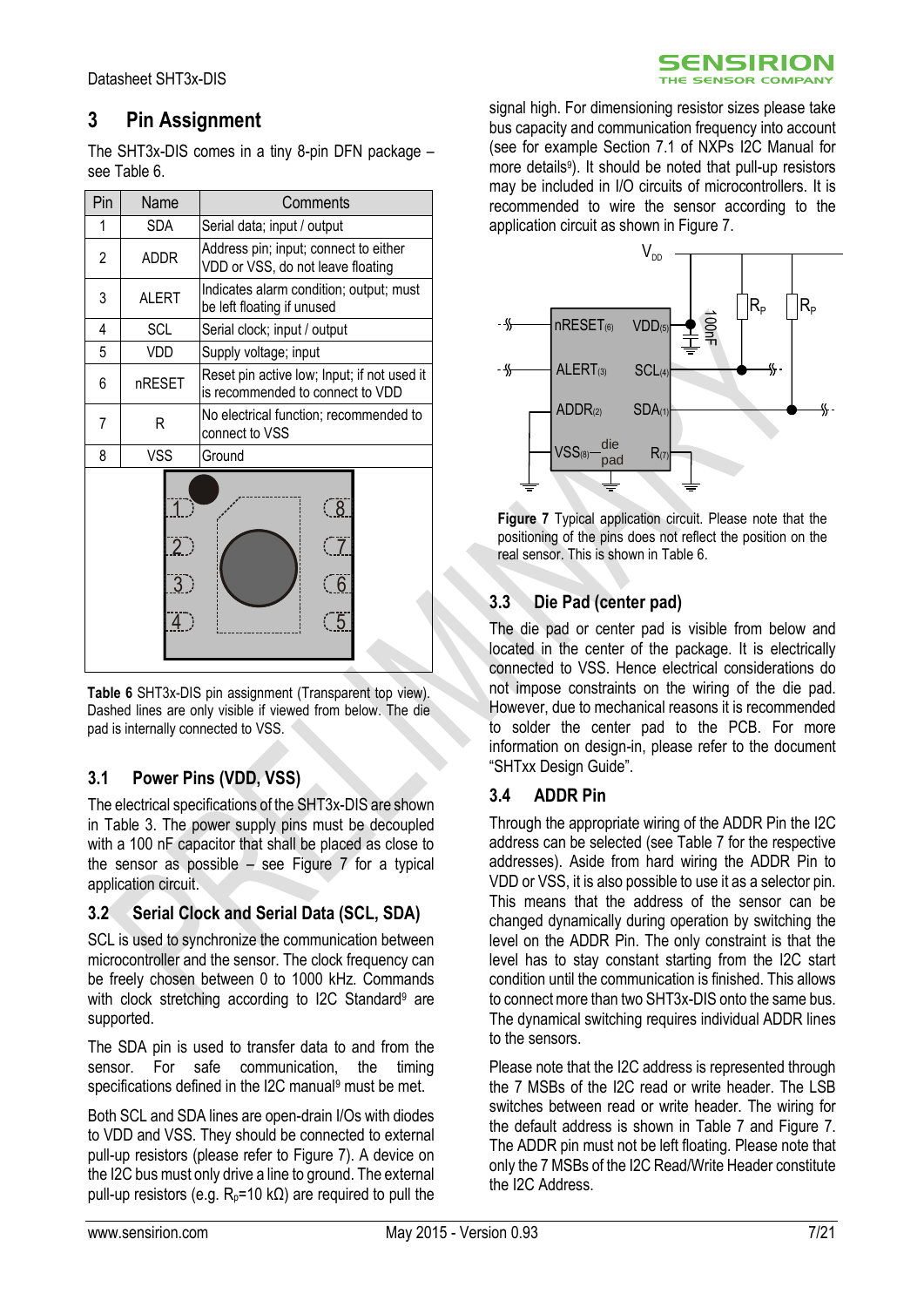| SHT <sub>3x</sub> -DIS | I2C Address in Hex.<br>representation | Condition                        |
|------------------------|---------------------------------------|----------------------------------|
| I2C address A          | 0x44 (default)                        | ADDR (pin 2)<br>connected to VSS |
| I2C address B          | 0x45                                  | ADDR (pin 2)<br>connected to VDD |

<span id="page-7-2"></span>**Table 7** I2C device address

# <span id="page-7-0"></span>**3.5 ALERT Pin**

The alert pin may be used to connect to the interrupt pin of a microcontroller. The output of the pin depends on the value of the RH/T reading relative to programmable limits. Its function is explained in a separate application note. If not used, this pin must be left floating. The pin switches high, when alert conditions are met. The maximum driving loads are listed [Table 3.](#page-4-1) Be aware that self-heating might occur, depending on the amount of current that flows. Self-heating can be prevented if the Alert Pin is only used to switch a transistor.

#### <span id="page-7-1"></span>**3.6 nRESET Pin**

The nReset pin may be used to generate a reset of the sensor. A minimum pulse duration of 350 ns is required to reliably trigger a reset of the sensor. Its function is explained in more detail in section [4.](#page-8-0) If not used it is recommended to connect to VDD.

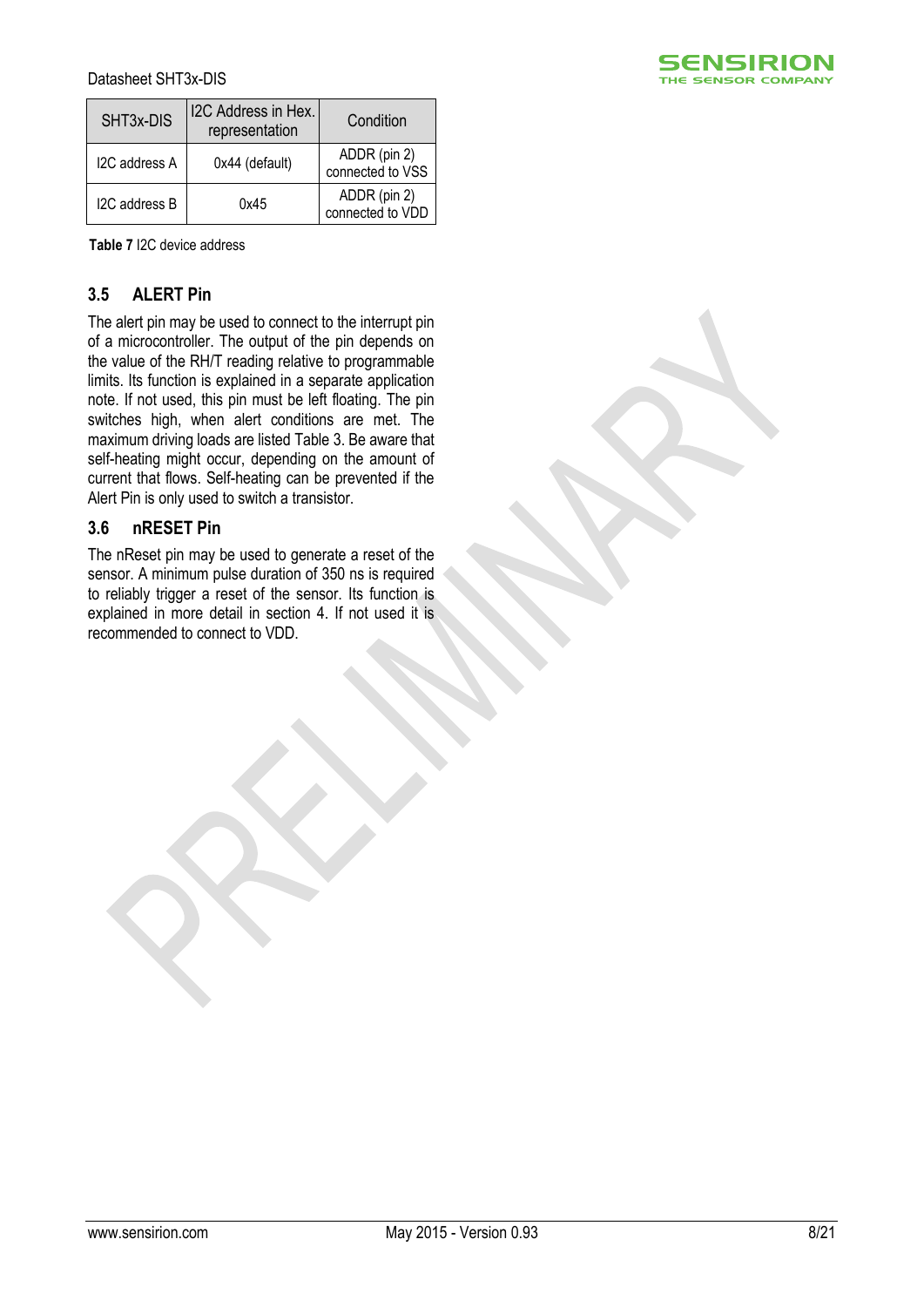# <span id="page-8-0"></span>**4 Operation and Communication**

The SHT3x-DIS supports I2C fast mode (and frequencies up to 1000 kHz). Clock stretching can be enabled and disabled through the appropriate user command. For detailed information on the I2C protocol, refer to NXP I2C-bus specification<sup>9</sup>.

All SHT3x-DIS commands and data are mapped to a 16 bit address space. Additionally, data and commands are protected with a CRC checksum. This increases communication reliability. The 16 bits commands to the sensor already include a 3 bit CRC checksum. Data send from and received by the sensor is always succeeded by an 8 bit CRC.

In write direction it is mandatory to transmit the checksum, since the SHT3x-DIS only accepts data if it is followed by the correct checksum. In read direction it is up to the master to decide if it wants to read and process the checksum.

#### **4.1 Power-Up and Communication Start**

The sensor starts powering-up after reaching the powerup threshold voltage  $V_{POR}$  specified in [Table 3.](#page-4-1) After reaching this threshold voltage the sensor needs the time  $t_{PU}$  to enter idle state. Once the idle state is entered it is ready to receive commands from the master (microcontroller).

Each transmission sequence begins with a START condition (S) and ends with a STOP condition (P) as described in the I2C-bus specification. The stop condition is optional. Whenever the sensor is powered up, but not performing a measurement or communicating, it automatically enters sleep state for energy saving. This sleep state cannot be controlled by the user.

#### **4.2 Starting a Measurement**

A measurement communication sequence consists of a START condition, the I2C write header (7-bit I2C device address plus 0 as the write bit) and a 16-bit measurement command. The proper reception of each byte is indicated by the sensor. It pulls the SDA pin low (ACK bit) after the falling edge of the 8th SCL clock to indicate the reception. A complete measurement cycle is depicted in [Table 8.](#page-9-0)

With the acknowledgement of the measurement command, the SHT3x-DIS starts measuring humidity and temperature.

#### **4.3 Measurement Commands for Single Shot Data Acquisition Mode**

**SENSIRION** THE SENSOR COMPANY

In this mode one issued measurement command triggers the acquisition of *one data pair*. Each data pair consists of one 16 bit temperature and one 16 bit humidity value (in this order). During transmission the data pair is always followed by a CRC checksum, see sectio[n 4.4.](#page-9-1)

<span id="page-8-1"></span>In single shot mode different measurement commands can be selected. The 16 bit commands are shown in [Table 8.](#page-9-0) They differ with respect to repeatability (low, medium and high) and clock stretching (enabled or disabled).

The repeatability setting influences the measurement duration and the current consumption of the sensor. This is explained in section [2.2.](#page-4-2)

During measurement the sensor generally does not respond to any I2C activity, i.e. I2C read and write headers are not acknowledged (NACK). However, when a command with clock stretching has been issued, the sensor responds to a read header with an ACK and subsequently pulls down the SCL line. The SCL line is pulled down until the measurement is complete. As soon as the measurement is complete, the sensor releases the SCL line and sends the measurement results.

If a measurement command is issued, while the sensor is busy with a measurement [\(Table 4](#page-4-3) shows the measurement duration), it is recommended to issue a break command first (see section [4.8\)](#page-11-0). The break command will immediately stop the ongoing measurement and the sensor will enter the single shot mode.

-

<sup>9</sup> [http://www.nxp.com/documents/user\\_manual/UM10204.pdf](http://www.nxp.com/documents/user_manual/UM10204.pdf)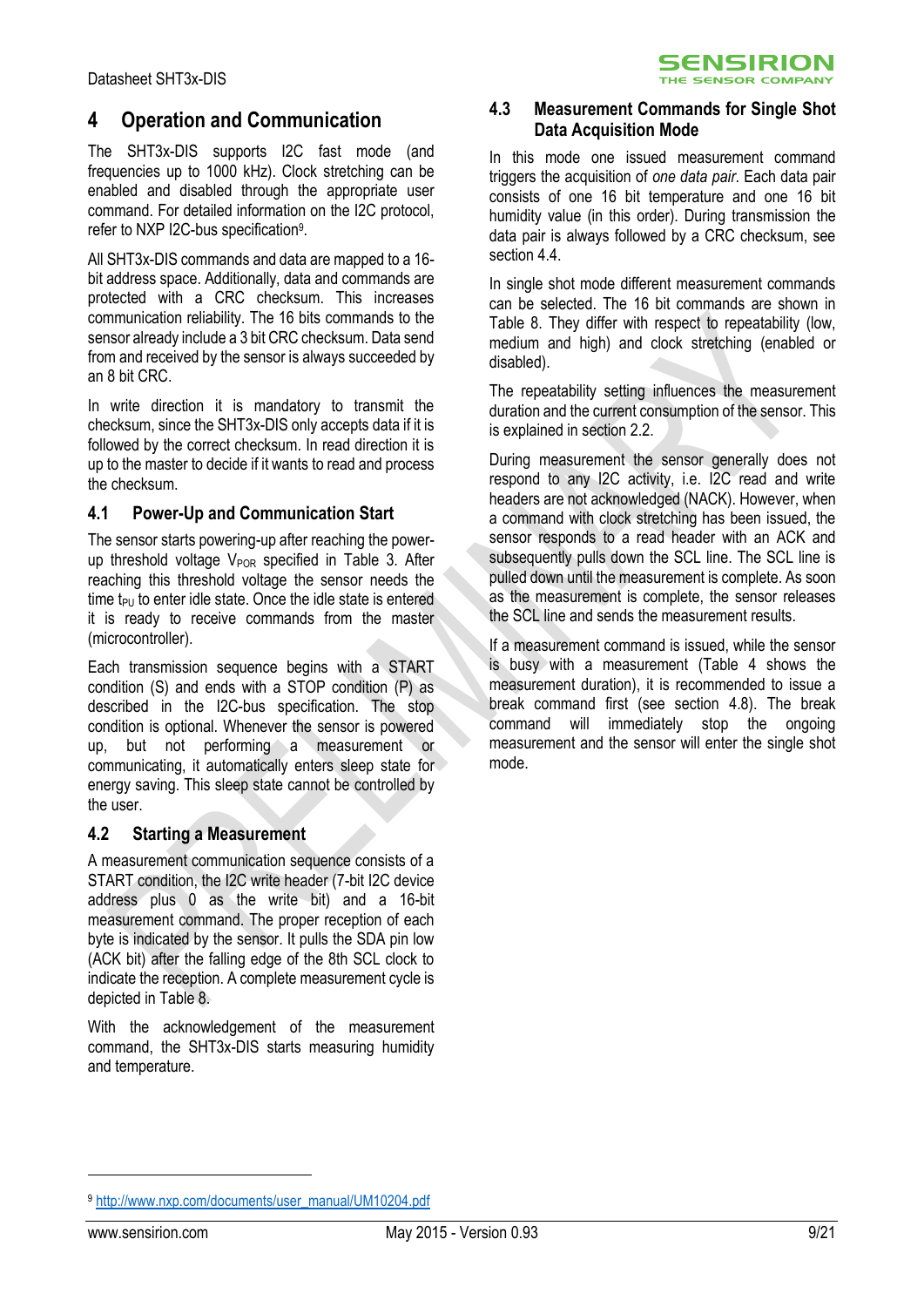Temperature MSB

Humidity MSB

16 bit Temperature Value

16-bit Humidity Value

| Condition                                                                                                                                                                                                                                                                                |                     | Hex. code  |            |  |  |
|------------------------------------------------------------------------------------------------------------------------------------------------------------------------------------------------------------------------------------------------------------------------------------------|---------------------|------------|------------|--|--|
| Repeatability                                                                                                                                                                                                                                                                            | Clock<br>stretching | <b>MSB</b> | <b>LSB</b> |  |  |
| High                                                                                                                                                                                                                                                                                     |                     | 0x2C       | 06         |  |  |
| Medium                                                                                                                                                                                                                                                                                   | enabled             |            | 0D         |  |  |
| Low                                                                                                                                                                                                                                                                                      |                     |            | 10         |  |  |
| High                                                                                                                                                                                                                                                                                     |                     |            | 00         |  |  |
| Medium                                                                                                                                                                                                                                                                                   | disabled            | 0x24       | 0Β         |  |  |
| Low                                                                                                                                                                                                                                                                                      |                     |            | 16         |  |  |
| e.g. 0x2C06: high repeatability measurement with clock<br>stretching enabled                                                                                                                                                                                                             |                     |            |            |  |  |
| $10$ 11<br>13<br>14<br>15<br>$16$ 17<br>18<br>19<br>w<br>S<br><b>I2C Address</b><br>P<br>Command LSB<br>Command MSB<br><b>I2C</b> write header<br>16 bit command<br>29 30 31 32 33 34 35<br>S<br><b>Bus</b> free<br><b>I2C Address</b><br>R<br>measurement<br>2C read header<br>ongoing  |                     |            |            |  |  |
| clock stretching<br>disabled<br>Z3<br>38 39 40 41 42<br>ĝP<br>S<br><b>Bus</b> free<br><b>I2C Address</b><br>R<br>measurement_measurement_<br>ongoing completed<br>-I2C read header<br>ongoing<br>clock stretching-<br>enabled<br><b>SCL pulled</b><br>Ř<br>low<br>measurement<br>ongoing |                     |            |            |  |  |

<span id="page-9-0"></span>**Table 8** Measurement commands in single shot mode (Clear blocks are controlled by the microcontroller, grey blocks by the sensor.)

Temperature LSB

**Humidity LSB** 

**CRC** 

**Checksur** 

.<br>CRC

.<br>Checksur

#### <span id="page-9-1"></span>**4.4 Readout of Measurement Results for Single Shot Mode**

After the sensor has completed the measurement, the master can read the measurement results (pair of RH& T) by sending a START condition followed by an I2C read header. The sensor will acknowledge the reception of the read header and send two bytes of data (temperature) followed by one byte CRC checksum and another two bytes of data (relative humidity) followed by one byte CRC checksum. Each byte must be acknowledged by the microcontroller with an ACK condition for the sensor to continue sending data. If the sensor does not receive an ACK from the master after any byte of data, it will not continue sending data.

The sensor will send the temperature value first and then the relative humidity value. After receiving the checksum for the humidity value a NACK and stop condition should be send (see [Table 8\)](#page-9-0).

The I2C master can abort the read transfer with a NACK condition after any data byte if it is not interested in subsequent data, e.g. the CRC byte or the second measurement result, in order to save time.



In case the user needs humidity and temperature data but does not want to process CRC data, it is recommended to read the first two bytes of data with the CRC byte (without processing the CRC data) and abort the read transfer after reading the second two data bytes with a NACK.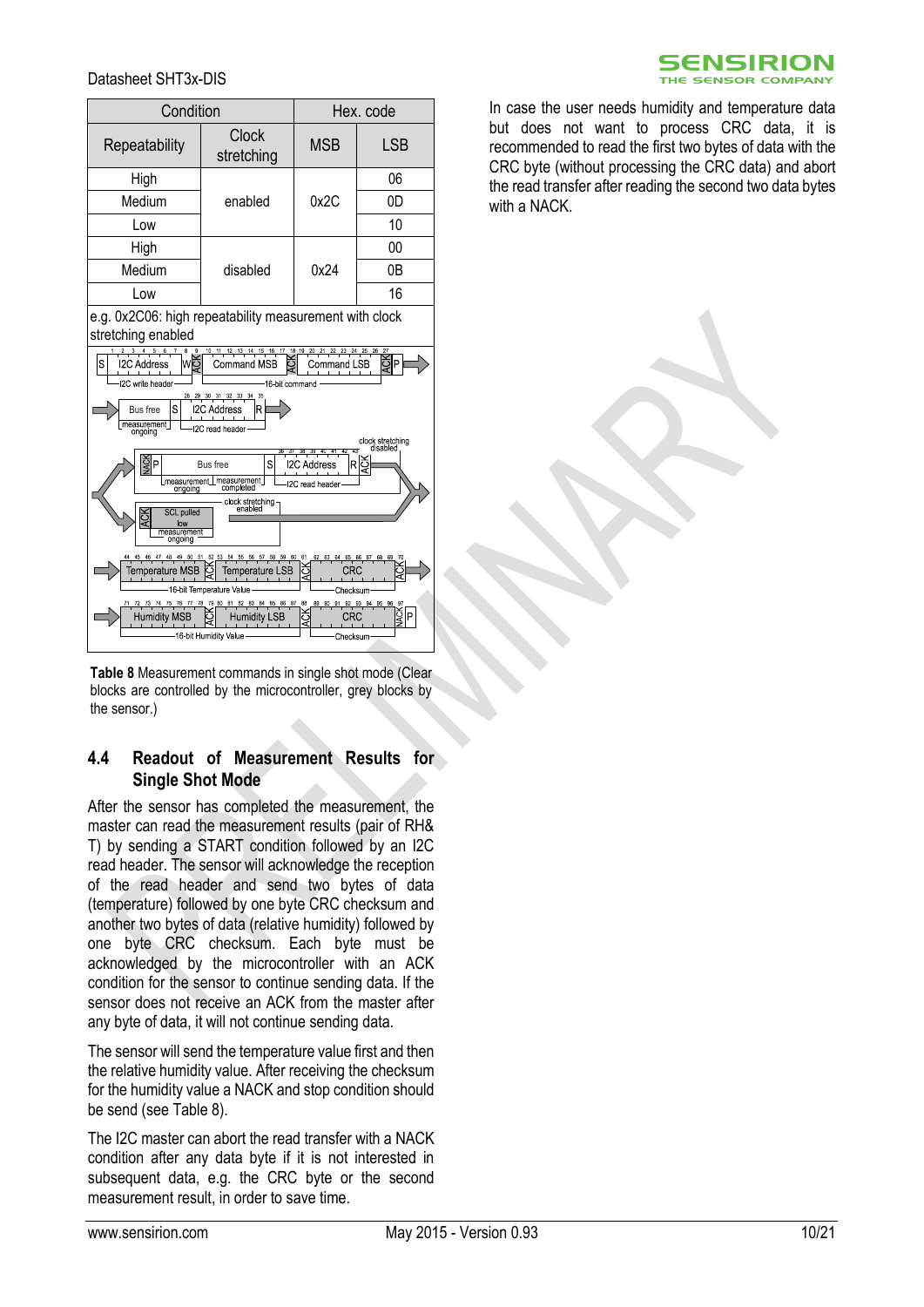### <span id="page-10-4"></span>**4.5 Measurement Commands for Periodic Data Acquisition Mode**

In this mode one issued measurement command yields *a stream of data pairs*. Each data pair consists of one 16 bit temperature and one 16 bit humidity value (in this order).

In periodic mode different measurement commands can be selected. The corresponding 16 bit commands are shown in [Table 9.](#page-10-1) They differ with respect to repeatability (low, medium and high) and data acquisition frequency (0.5, 1, 2, 4 & 10 measurements per second, mps). Clock stretching cannot be selected in this mode.

The data acquisition frequency and the repeatability setting influences the measurement duration and the current consumption of the sensor. This is explained in section [2.2](#page-4-2) of this datasheet.

| Condition                                                                                                                                                                                                                                                                                                                                   |     | Hex. code  |                 |  |
|---------------------------------------------------------------------------------------------------------------------------------------------------------------------------------------------------------------------------------------------------------------------------------------------------------------------------------------------|-----|------------|-----------------|--|
| Repeatability                                                                                                                                                                                                                                                                                                                               | mps | <b>MSB</b> | <b>LSB</b>      |  |
| High                                                                                                                                                                                                                                                                                                                                        |     |            | 32              |  |
| Medium                                                                                                                                                                                                                                                                                                                                      | 0.5 | 0x20       | 24              |  |
| Low                                                                                                                                                                                                                                                                                                                                         |     |            | 2F              |  |
| High                                                                                                                                                                                                                                                                                                                                        |     |            | 30              |  |
| Medium                                                                                                                                                                                                                                                                                                                                      | 1   | 0x21       | 26              |  |
| Low                                                                                                                                                                                                                                                                                                                                         |     |            | 2D              |  |
| High                                                                                                                                                                                                                                                                                                                                        |     |            | 36              |  |
| Medium                                                                                                                                                                                                                                                                                                                                      | 2   | 0x22       | 20 <sup>1</sup> |  |
| Low                                                                                                                                                                                                                                                                                                                                         |     |            | 2B              |  |
| High                                                                                                                                                                                                                                                                                                                                        |     |            | 34              |  |
| Medium                                                                                                                                                                                                                                                                                                                                      | 4   | 0x23       | 22              |  |
| Low                                                                                                                                                                                                                                                                                                                                         |     |            | 29              |  |
| High                                                                                                                                                                                                                                                                                                                                        |     |            | 37              |  |
| Medium                                                                                                                                                                                                                                                                                                                                      | 10  | 0x27       | 21              |  |
| Low                                                                                                                                                                                                                                                                                                                                         |     |            | 2A              |  |
| e.g. 0x2130: 1 high repeatability mps - measurement per<br>second                                                                                                                                                                                                                                                                           |     |            |                 |  |
| $\overline{3}$<br>8<br>$\overline{9}$<br>1<br>$\overline{2}$<br>$\sim$<br>4<br>5<br>6<br>7<br>$\overline{3}$<br>5<br>6<br>$\overline{7}$<br>8<br>9<br>17<br>18<br>4<br>10<br>11<br>12 13 14<br>15<br>16<br>wé<br>ACK<br>$\mathsf S$<br><b>I2C Address</b><br><b>Command MSB</b><br><b>Command LSB</b><br>I2C write header<br>16-bit command |     |            |                 |  |

<span id="page-10-1"></span>**Table 9**Measurement commands for periodic data acquisition mode (Clear blocks are controlled by the microcontroller, grey blocks by the sensor.)

#### <span id="page-10-5"></span>**4.6 Readout of Measurement Results for Periodic Mode**

Transmission of the measurement data can be initiated through the command shown in [Table 10.](#page-10-2) If no measurement data is present the I2C read header is responded with a NACK instead of an ACK (Bit 9 i[n Table](#page-10-2)  [10\)](#page-10-2) and the communication stops.



**SENSIRION** 

<span id="page-10-2"></span>

# <span id="page-10-0"></span>**4.7 ART Command**

The unique ART (accelerated response time) feature can be activated by issuing the command in [Table 11.](#page-10-3) After issuing the ART command the sensor will start acquiring data with a frequency of 4Hz.

The ART command is structurally similar to any other command in [Table 9.](#page-10-1) Hence section [4.5](#page-10-4) applies for starting a measurement, section [4.6](#page-10-5) for reading out data and sectio[n 4.8](#page-11-0) for stopping the periodic data acquisition.

The ART feature can also be evaluated using the Evaluation Kit EK-H5 from Sensirion.

<span id="page-10-3"></span>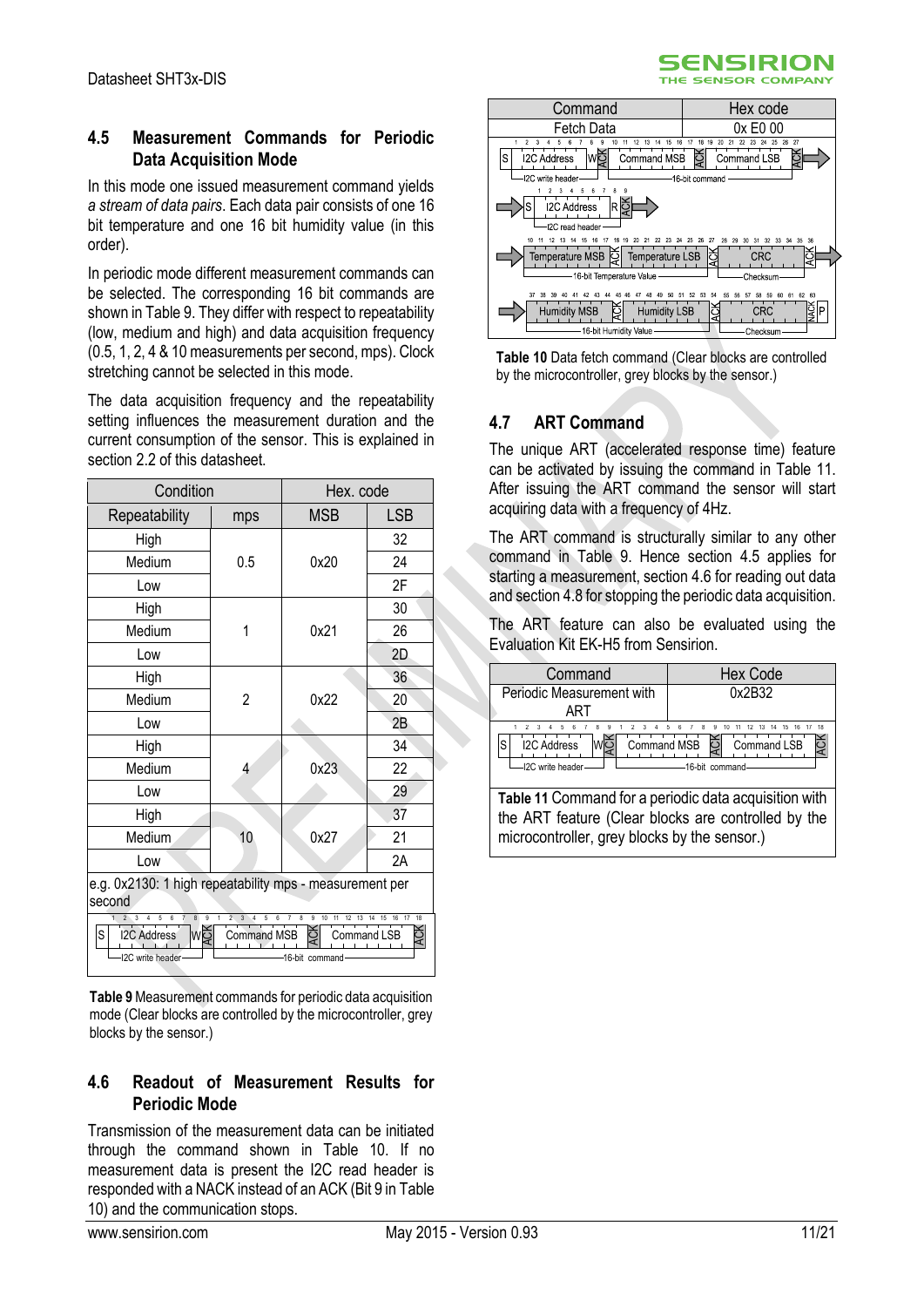## <span id="page-11-0"></span>**4.8 Break command / Stop Periodic Data Acquisition Mode**

The periodic data acquisition mode can be stopped using the break command shown in [Table 12.](#page-11-1) It is recommended to stop the periodic data acquisition prior to sending another command using the break command. Upon reception of the break command the sensor enters the single shot mode.

| Command                                                                                                        | <b>Hex Code</b>                               |
|----------------------------------------------------------------------------------------------------------------|-----------------------------------------------|
| <b>Break</b>                                                                                                   | 0x3093                                        |
| 1 2 3 4 5 6 7 8 9 1 2 3 4 5 6 7 8 9 10 11 12 13 14 15 16 17 18<br><b>I2C Address</b><br>S<br>-I2C write header | Command MSB S Command LSB<br>-16 bit command- |

<span id="page-11-1"></span>**Table 12** Break command (Clear blocks are controlled by the microcontroller, grey blocks by the sensor.)

#### **4.9 Reset**

A system reset of the SHT3x-DIS can be generated externally by issuing a command (soft reset) or by sending a pulse to the dedicated reset pin (nReset pin). Additionally, a system reset is generated internally during power-up or when brownout conditions are met. During the reset procedure the sensor will not process commands.

In order to achieve a full reset of the sensor without removing the power supply, it is recommended to use the nRESET pin of the SHT3x-DIS.

#### **Interface Reset**

If communication with the device is lost, the following signal sequence will reset the serial interface: While leaving SDA high, toggle SCL nine or more times. This must be followed by a Transmission Start sequence preceding the next command. This sequence resets the interface only. The status register preserves its content.

## **Soft Reset / Re-Initialization**

The SHT3x-DIS provides a soft reset mechanism that forces the system into a well-defined state without removing the power supply. When the system is in idle state the soft reset command can be sent to the SHT3x-DIS. This triggers the sensor to reset its system controller and reloads calibration data from the memory. In order to start the soft reset procedure the command as shown in [Table 13](#page-11-2) should be sent.

It is worth noting that the sensor reloads calibration data prior to every measurement by default.

#### **SENSIRION** THE SENSOR COMPANY

| Command                                                                                                         | <b>Hex Code</b>                              |
|-----------------------------------------------------------------------------------------------------------------|----------------------------------------------|
| Soft Reset                                                                                                      | 0x30A2                                       |
| 1 2 3 4 5 6 7 8 9 1 2 3 4 5 6 7 8 9 10 11 12 13 14 15 16 17 18<br>S<br><b>I2C Address</b><br>-I2C write header- | Command MSB S Command LSB<br>16-bit command- |

<span id="page-11-2"></span>**Table 13** Soft reset command (Clear blocks are controlled by the microcontroller, grey blocks by the sensor.)

## **Reset through General Call**

Additionally, a reset of the sensor can also be generated using the "general call" mode according to I2C-bus specificatio[n](#page-8-1)<sup>9</sup> . This generates a reset which is functionally identical to using the nReset pin. It is important to understand that a reset generated in this way is not device specific. All devices on the same I2C bus that support the general call mode will perform a reset. Additionally, this command only works when the sensor is able to process I2C commands. The appropriate command consists of two bytes and is shown i[n Table 14.](#page-11-3)

| Command                                                                  | Code                                                                                                            |  |  |
|--------------------------------------------------------------------------|-----------------------------------------------------------------------------------------------------------------|--|--|
| Address byte                                                             | 0x00                                                                                                            |  |  |
| Second byte                                                              | 0x06                                                                                                            |  |  |
| Reset command using the<br>general call address                          | 0x0006                                                                                                          |  |  |
| 8<br>5<br>General Call Address<br>S<br>General Call 1 <sup>st</sup> byte | 9<br>5<br>9<br>ĥ<br>$\overline{4}$<br><b>ACK</b><br><b>Reset Command</b><br>General Call 2 <sup>nd</sup> byte - |  |  |

<span id="page-11-3"></span>**Table 14** Reset through the general call address (Clear blocks are controlled by the microcontroller, grey blocks by the sensor.).

## **Reset through the nReset Pin**

Pulling the nReset pin low (see [Table 6\)](#page-6-1) generates a reset similar to a hard reset. The nReset pin is internally connected to VDD through a pull-up resistor and hence active low. The nReset pin has to be pulled low for a minimum of 350 ns to generate a reset of the sensor.

#### **Hard Reset**

A hard reset is achieved by switching the supply voltage to the VDD Pin off and then on again. In order to prevent powering the sensor over the ESD diodes, the voltage to pins 1 (SDA), 4(SCL) and 2(ADDR) also needs to be removed.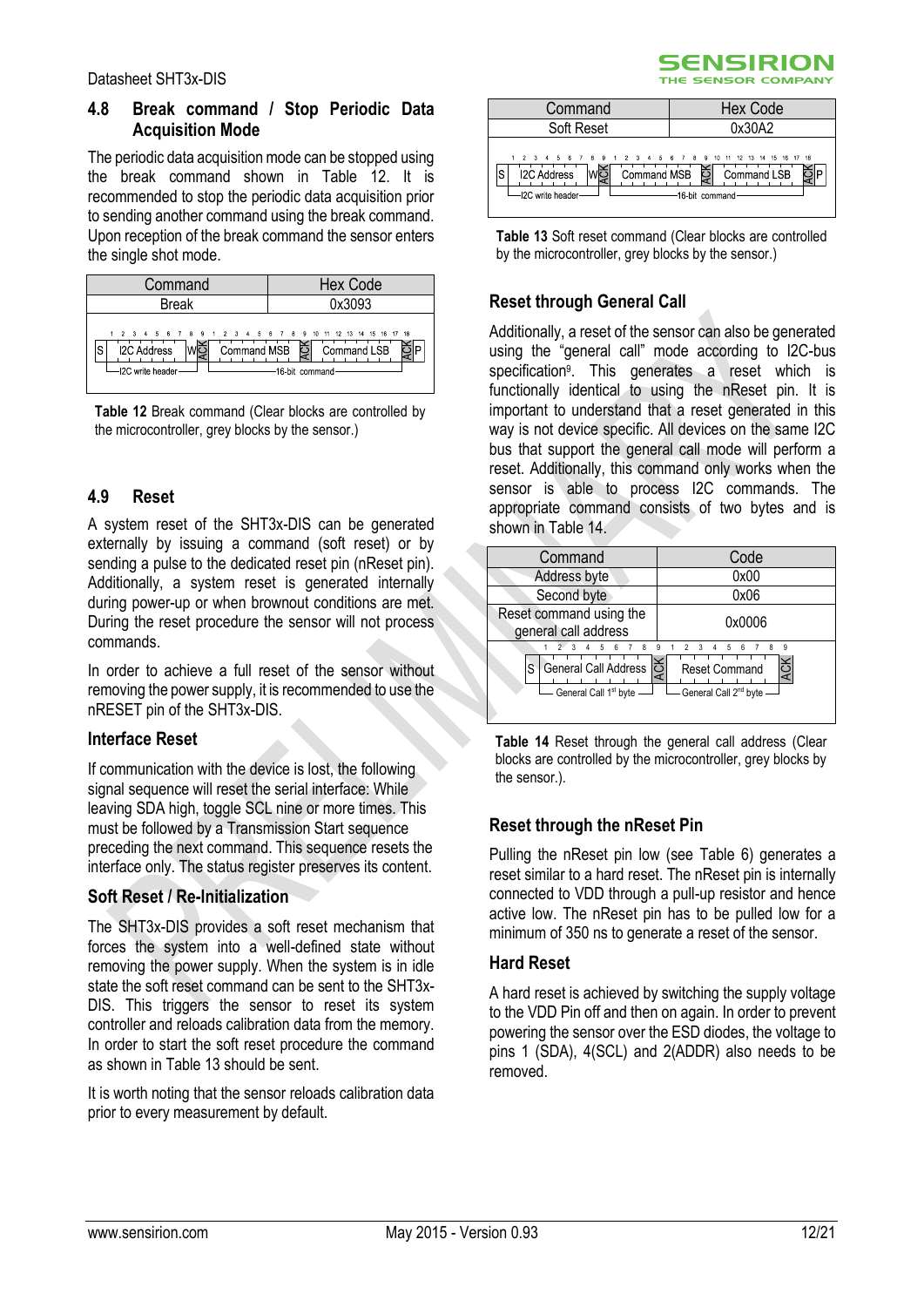#### **4.10 Heater**

The heater can be switched on and off by command, see table below. The status is listed in the status register. After a reset the heater is disabled (default condition).

| Command                                                                           | <b>Hex Code</b>                                                                     |             |  |  |
|-----------------------------------------------------------------------------------|-------------------------------------------------------------------------------------|-------------|--|--|
|                                                                                   | <b>MSB</b>                                                                          | LSB         |  |  |
| <b>Heater Enable</b>                                                              | 0x30                                                                                | 6D          |  |  |
| <b>Heater Disabled</b>                                                            |                                                                                     | 66          |  |  |
| 6 7 8 9<br>$2 \t3 \t4 \t5$<br><b>I2C Address</b><br>۰S<br><b>I2C</b> write header | 1 2 3 4 5 6 7 8 9 10 11 12 13 14 15 16 17 18<br>ㅎ<br>Command MSB<br>-16 bit command | Command LSB |  |  |

**Table 15** Heater command (Clear blocks are controlled by the microcontroller, grey blocks by the sensor.)

#### **4.11 Status Register**

The status register contains information on the operational status of the heater, the alert mode and on the execution status of the last command and the last write sequence. The command to read out the status register is shown in [Table 16](#page-12-0) whereas a description of the content can be found in [Table 18.](#page-12-1)

| Command                                                                 | Hex code                                                                                         |
|-------------------------------------------------------------------------|--------------------------------------------------------------------------------------------------|
| Read Out of status register                                             | 0xF32D                                                                                           |
| <b>I2C Address</b><br>Command MSB<br>S<br>WC<br><b>I2C</b> write header | 26<br>25<br>-27<br>Command LSB<br>16-bit command                                                 |
| RĎ<br><b>I2C Address</b><br><b>Register MSB</b><br>I2C read header      | 27<br>22 23 24 25 26<br>21<br>20<br><b>Register LSB</b><br>្ទ<br>16-bit Status register content- |
| 33<br>36<br>34<br>28<br>29<br>32<br>35<br>₿<br>lP.<br>CRC<br>Checksum   |                                                                                                  |

<span id="page-12-0"></span>**Table 16** Command to read out the status register (Clear blocks are controlled by the microcontroller, grey blocks by the sensor.)

## **Clear Status Register**

All flags (Bit 15, 11, 10, 4) in the status register can be cleared (set to zero) by sending the command shown in [Table 17.](#page-12-2)

| Command                                                                                                 | Hex Code                                  |
|---------------------------------------------------------------------------------------------------------|-------------------------------------------|
| Clear status register                                                                                   | 0x3041                                    |
| 2 3 4 5 6 7 8 9 1 2 3 4 5 6 7 8 9 10 11 12 13 14 15 16 17 18<br><b>I2C Address</b><br>-I2C write header | Command MSB Command LSB<br>16 hit command |

<span id="page-12-2"></span>Table 17 Command to clear the status register (Clear blocks are controlled by the microcontroller, grey blocks by the sensor.)



| value<br>$\mathbf{4}$<br>15<br>Alert pending status<br>'0': no pending alerts<br>'1': at least one pending alert<br>14<br>$^{\prime}0^{\prime}$<br>Reserved<br>13<br>$\overline{0}$<br>Heater status<br>'0': Heater OFF<br>'1': Heater ON<br>12<br>ʹΟ,<br>Reserved<br>$\overline{11}$<br>$\Omega$<br>RH tracking alert<br>$0$ ': no alert<br>'1'. alert<br>10<br>ʹΟ,<br>T tracking alert<br>$0$ ': no alert<br>'1' alert<br>9:5<br>'00000'<br>Reserved<br>4'<br>4<br>System reset detected<br>'0': no reset detected since last 'clear<br>status register' command<br>'1': reset detected (hard reset, soft<br>reset command or supply fail)<br>3:2<br>Reserved<br>'00'<br>$^{\prime}$<br><b>Command status</b><br>'0': last command executed successfully<br>'1': last command not processed. It was<br>either invalid, failed the integrated<br>command checksum<br>$^{\prime}$ () $^{\prime}$<br>0<br>Write data checksum status<br>'0': checksum of last write transfer was<br>correct | Bit | Field description                           | Default |
|--------------------------------------------------------------------------------------------------------------------------------------------------------------------------------------------------------------------------------------------------------------------------------------------------------------------------------------------------------------------------------------------------------------------------------------------------------------------------------------------------------------------------------------------------------------------------------------------------------------------------------------------------------------------------------------------------------------------------------------------------------------------------------------------------------------------------------------------------------------------------------------------------------------------------------------------------------------------------------------------|-----|---------------------------------------------|---------|
|                                                                                                                                                                                                                                                                                                                                                                                                                                                                                                                                                                                                                                                                                                                                                                                                                                                                                                                                                                                            |     |                                             |         |
|                                                                                                                                                                                                                                                                                                                                                                                                                                                                                                                                                                                                                                                                                                                                                                                                                                                                                                                                                                                            |     |                                             |         |
|                                                                                                                                                                                                                                                                                                                                                                                                                                                                                                                                                                                                                                                                                                                                                                                                                                                                                                                                                                                            |     |                                             |         |
|                                                                                                                                                                                                                                                                                                                                                                                                                                                                                                                                                                                                                                                                                                                                                                                                                                                                                                                                                                                            |     |                                             |         |
|                                                                                                                                                                                                                                                                                                                                                                                                                                                                                                                                                                                                                                                                                                                                                                                                                                                                                                                                                                                            |     |                                             |         |
|                                                                                                                                                                                                                                                                                                                                                                                                                                                                                                                                                                                                                                                                                                                                                                                                                                                                                                                                                                                            |     |                                             |         |
|                                                                                                                                                                                                                                                                                                                                                                                                                                                                                                                                                                                                                                                                                                                                                                                                                                                                                                                                                                                            |     |                                             |         |
|                                                                                                                                                                                                                                                                                                                                                                                                                                                                                                                                                                                                                                                                                                                                                                                                                                                                                                                                                                                            |     |                                             |         |
|                                                                                                                                                                                                                                                                                                                                                                                                                                                                                                                                                                                                                                                                                                                                                                                                                                                                                                                                                                                            |     |                                             |         |
|                                                                                                                                                                                                                                                                                                                                                                                                                                                                                                                                                                                                                                                                                                                                                                                                                                                                                                                                                                                            |     |                                             |         |
|                                                                                                                                                                                                                                                                                                                                                                                                                                                                                                                                                                                                                                                                                                                                                                                                                                                                                                                                                                                            |     |                                             |         |
|                                                                                                                                                                                                                                                                                                                                                                                                                                                                                                                                                                                                                                                                                                                                                                                                                                                                                                                                                                                            |     |                                             |         |
|                                                                                                                                                                                                                                                                                                                                                                                                                                                                                                                                                                                                                                                                                                                                                                                                                                                                                                                                                                                            |     |                                             |         |
|                                                                                                                                                                                                                                                                                                                                                                                                                                                                                                                                                                                                                                                                                                                                                                                                                                                                                                                                                                                            |     |                                             |         |
|                                                                                                                                                                                                                                                                                                                                                                                                                                                                                                                                                                                                                                                                                                                                                                                                                                                                                                                                                                                            |     |                                             |         |
|                                                                                                                                                                                                                                                                                                                                                                                                                                                                                                                                                                                                                                                                                                                                                                                                                                                                                                                                                                                            |     |                                             |         |
|                                                                                                                                                                                                                                                                                                                                                                                                                                                                                                                                                                                                                                                                                                                                                                                                                                                                                                                                                                                            |     |                                             |         |
|                                                                                                                                                                                                                                                                                                                                                                                                                                                                                                                                                                                                                                                                                                                                                                                                                                                                                                                                                                                            |     |                                             |         |
|                                                                                                                                                                                                                                                                                                                                                                                                                                                                                                                                                                                                                                                                                                                                                                                                                                                                                                                                                                                            |     |                                             |         |
|                                                                                                                                                                                                                                                                                                                                                                                                                                                                                                                                                                                                                                                                                                                                                                                                                                                                                                                                                                                            |     |                                             |         |
|                                                                                                                                                                                                                                                                                                                                                                                                                                                                                                                                                                                                                                                                                                                                                                                                                                                                                                                                                                                            |     |                                             |         |
|                                                                                                                                                                                                                                                                                                                                                                                                                                                                                                                                                                                                                                                                                                                                                                                                                                                                                                                                                                                            |     |                                             |         |
|                                                                                                                                                                                                                                                                                                                                                                                                                                                                                                                                                                                                                                                                                                                                                                                                                                                                                                                                                                                            |     |                                             |         |
|                                                                                                                                                                                                                                                                                                                                                                                                                                                                                                                                                                                                                                                                                                                                                                                                                                                                                                                                                                                            |     |                                             |         |
|                                                                                                                                                                                                                                                                                                                                                                                                                                                                                                                                                                                                                                                                                                                                                                                                                                                                                                                                                                                            |     |                                             |         |
|                                                                                                                                                                                                                                                                                                                                                                                                                                                                                                                                                                                                                                                                                                                                                                                                                                                                                                                                                                                            |     |                                             |         |
|                                                                                                                                                                                                                                                                                                                                                                                                                                                                                                                                                                                                                                                                                                                                                                                                                                                                                                                                                                                            |     |                                             |         |
|                                                                                                                                                                                                                                                                                                                                                                                                                                                                                                                                                                                                                                                                                                                                                                                                                                                                                                                                                                                            |     |                                             |         |
|                                                                                                                                                                                                                                                                                                                                                                                                                                                                                                                                                                                                                                                                                                                                                                                                                                                                                                                                                                                            |     |                                             |         |
|                                                                                                                                                                                                                                                                                                                                                                                                                                                                                                                                                                                                                                                                                                                                                                                                                                                                                                                                                                                            |     |                                             |         |
|                                                                                                                                                                                                                                                                                                                                                                                                                                                                                                                                                                                                                                                                                                                                                                                                                                                                                                                                                                                            |     | '1': checksum of last write transfer failed |         |

<span id="page-12-1"></span>**Table 18** Description of the status register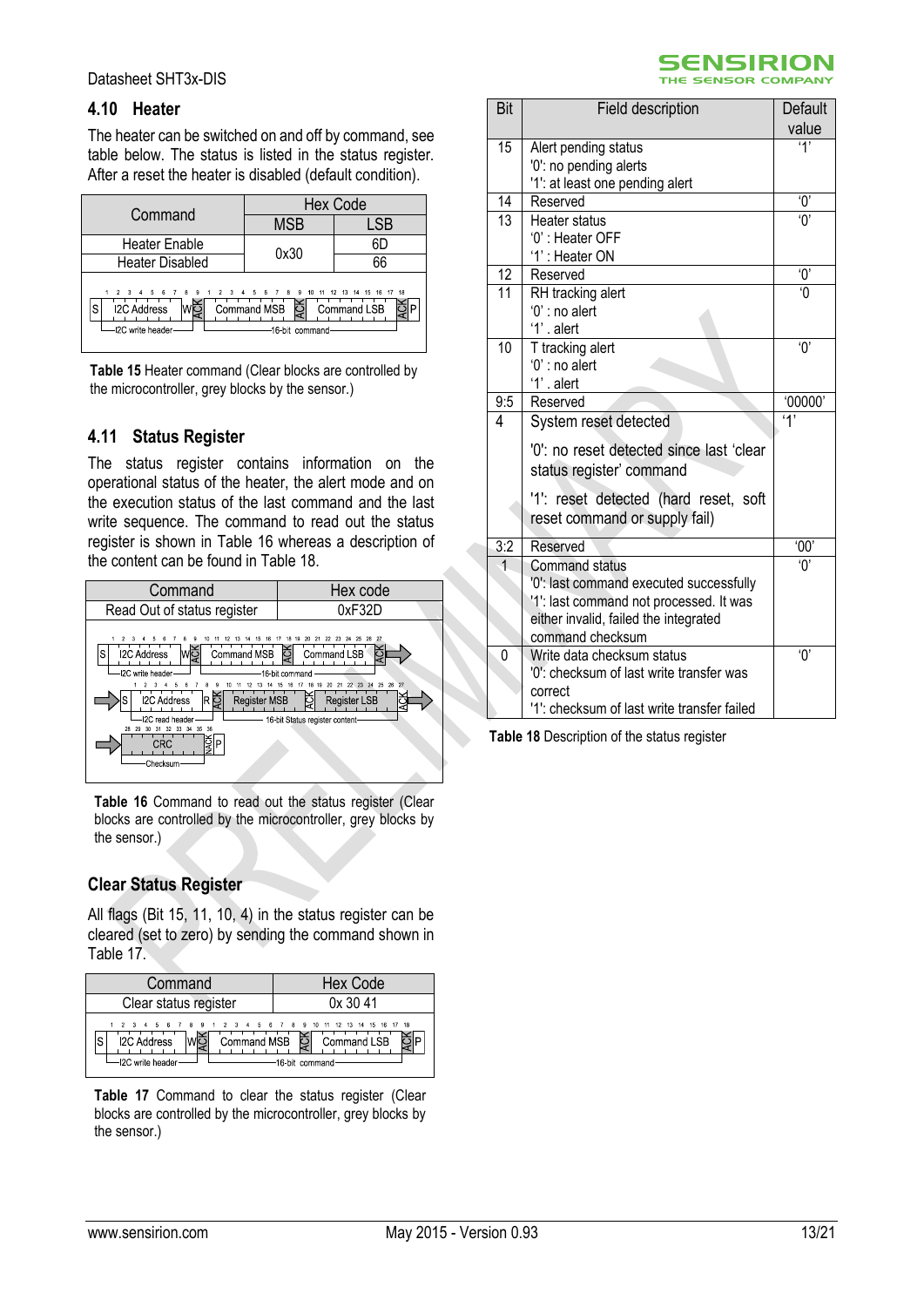

#### **4.12 Checksum Calculation**

The 8-bit CRC checksum transmitted after each data word is generated by a CRC algorithm. Its properties are displayed in [Table 19.](#page-13-0) The CRC covers the contents of the two previously transmitted data bytes. To calculate the checksum only these two previously transmitted data bytes are used.

| Property         | Value                    |
|------------------|--------------------------|
| Name             | CRC-8                    |
| Width            | 8 bit                    |
| Protected data   | read and/or write data   |
| Polynomial       | $0x31(x8 + x5 + x4 + 1)$ |
| Initialization   | 0xFF                     |
| Reflect input    | False                    |
| Reflect output   | False                    |
| <b>Final XOR</b> | 0x00                     |
| Examples         | $CRC$ (0xBEEF) = 0x92    |

<span id="page-13-0"></span>**Table 19** I2C CRC properties.

#### **4.13 Conversion of Signal Output**

Measurement data is always transferred as 16-bit values (unsigned integer). These values are already linearized and compensated for temperature and supply voltage effects. Converting those raw values into a physical scale can be achieved using the following formulas.

Relative humidity conversion formula (result in %RH):

$$
RH = 100 \cdot \frac{S_{RH}}{2^{16} - 1}
$$

Temperature conversion formula (result in °C & °F):

$$
T\left[ {}^{\circ}C \right] = -45 + 175 \cdot \frac{S_T}{2^{16} - 1}
$$

$$
T\left[ {}^{\circ}F \right] = -49 + 315 \cdot \frac{S_T}{2^{16} - 1}
$$

 $S_{RH}$  and  $S_T$  denote the raw sensor output for humidity and temperature, respectively. The formulas only work correct when  $S_{RH}$  and  $S_T$  are used in decimal representation.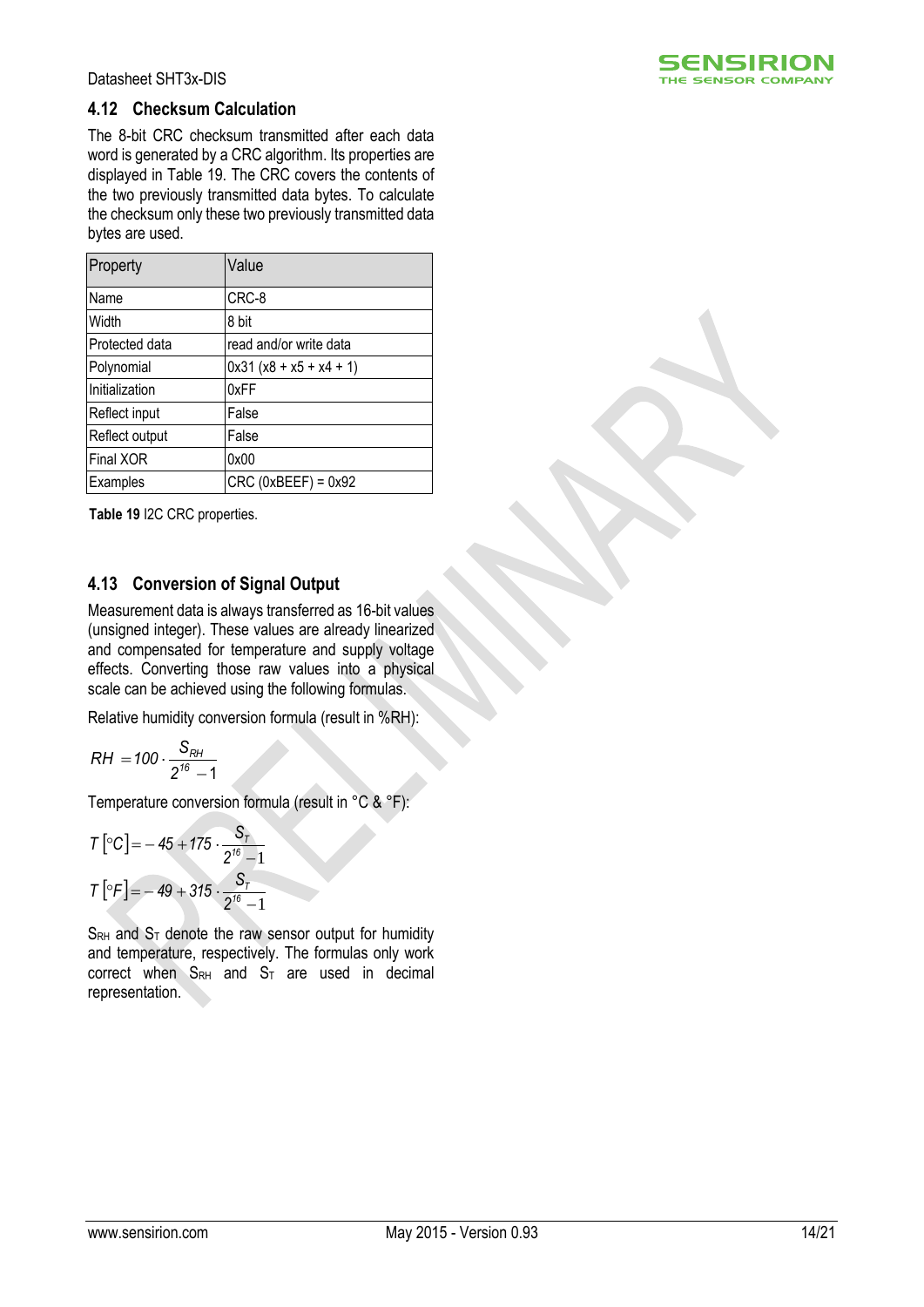# **4.14 Communication Timing**

| Parameter                                            | Symbol              | Conditions                                               | Min.                | Typ. | Max.                | <b>Units</b> | Comments          |
|------------------------------------------------------|---------------------|----------------------------------------------------------|---------------------|------|---------------------|--------------|-------------------|
| SCL clock frequency                                  | $f_{\mathsf{SCL}}$  |                                                          | $\mathbf 0$         |      | 1000                | kHz          |                   |
| Hold time (repeated) START<br>condition              | thd;sta             | After this period, the first<br>clock pulse is generated | 0.24                |      |                     | μs           |                   |
| LOW period of the SCL<br>clock                       | t <sub>LOW</sub>    |                                                          | 0.65                |      |                     | μs           |                   |
| HIGH period of the SCL<br>clock                      | t <sub>HIGH</sub>   |                                                          | 0.26                |      |                     | μs           |                   |
| SDA hold time                                        |                     |                                                          | 60                  |      | 250                 | ns           | Transmitting data |
|                                                      | <b>t</b> HD:DAT     |                                                          | 0                   |      |                     | ns           | Receiving data    |
| SDA set-up time                                      | t <sub>SU;DAT</sub> |                                                          | 100                 |      |                     | ns           |                   |
| SCL/SDA rise time                                    | t <sub>R</sub>      |                                                          |                     |      | 300                 | ns           |                   |
| SCL/SDA fall time                                    | tF                  |                                                          |                     |      | 300                 | ns           |                   |
| SDA valid time                                       | t <sub>VD;DAT</sub> |                                                          |                     |      | 0.9                 | μs           |                   |
| Set-up time for a repeated<br><b>START</b> condition | tsu;sta             |                                                          | 0.6                 |      |                     | $\mu s$      |                   |
| Set-up time for STOP<br>condition                    | $t_{\text{SU;STO}}$ |                                                          | 0.6                 |      |                     | μs           |                   |
| Capacitive load on bus line                          | CB                  |                                                          |                     |      | 400                 | pF           |                   |
| Low level input voltage                              | $V_{IL}$            |                                                          | $-0.5$              |      | 0.3xV <sub>DD</sub> | $\vee$       |                   |
| High level input voltage                             | VIH                 |                                                          | 0.7xV <sub>DD</sub> |      | 1xV <sub>DD</sub>   | $\vee$       |                   |
| Low level output voltage                             | VOL                 | 3 mA sink current                                        |                     |      | 0.66                | $\vee$       |                   |

**Table 20** Communication timing specifications for I2C fm (fast mode), Specification are at 25°C and typical VDD . The numbers above are values according to the I2C Specification (UM10204, Rev. 5, October 9 13, 2012)



**Figure 8** Timing diagram for digital input/output pads. SDA directions are seen from the sensor. Bold SDA lines are controlled by the sensor, plain SDA lines are controlled by the micro-controller. Note that SDA valid read time is triggered by falling edge of preceding toggle.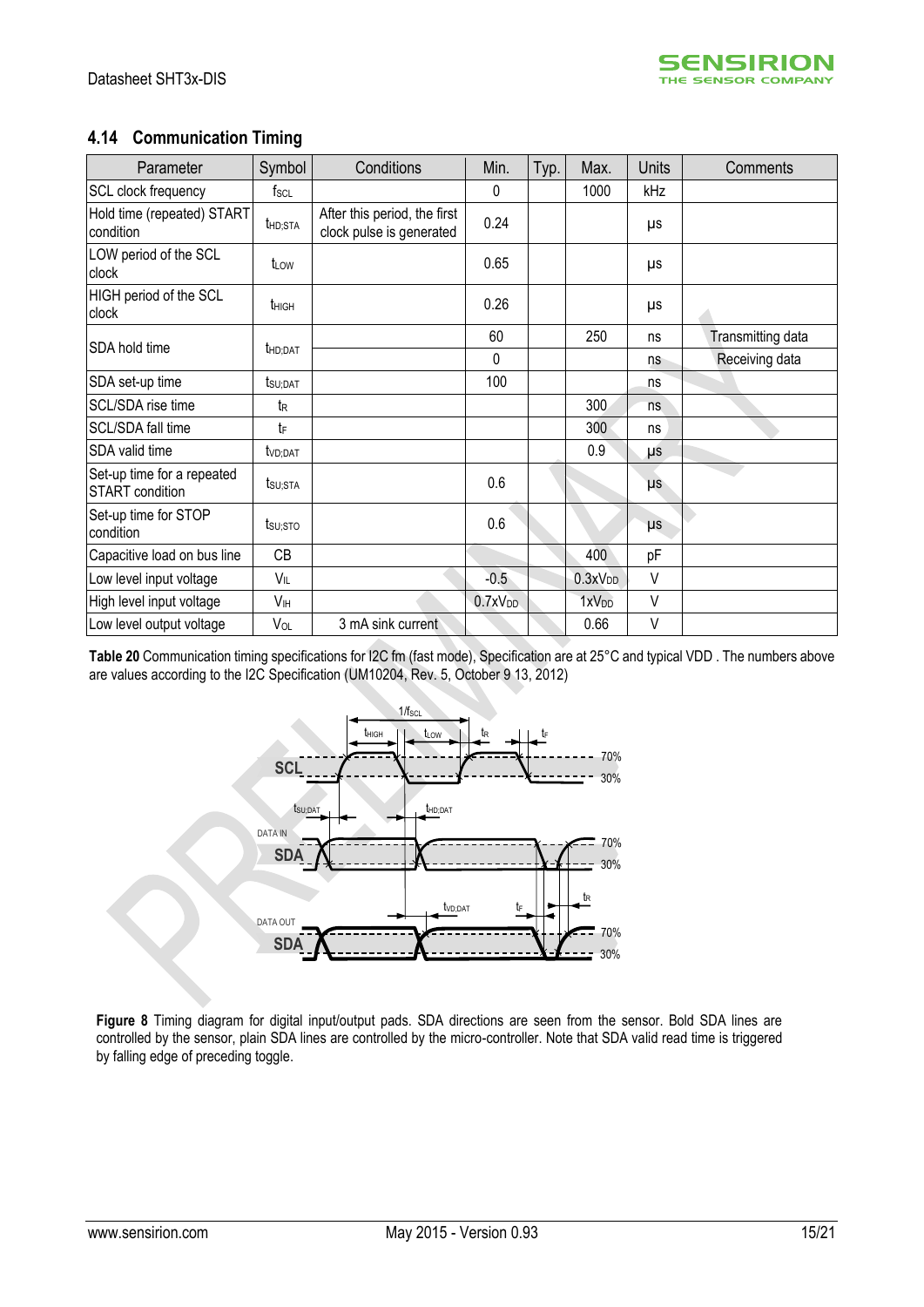# <span id="page-15-0"></span>**5 Packaging**

SHT3x-DIS sensors are provided in a DFN package. DFN stands for dual flat no leads. The humidity sensor opening is centered on the top side of the package.

The sensor chip is made of silicon and is mounted to a lead frame. The latter is made of Cu plated with Ni/Pd/Au. Chip and lead frame are overmolded by an epoxy-based mold compound leaving the central die pad and I/O pins exposed for mechanical and electrical connection. Please note that the side walls of the sensor are diced and therefore these diced lead frame surfaces are not covered with the respective plating.

The package (except for the humidity sensor opening) follows JEDEC publication 95, design registration 4.20, small scale plastic quad and dual inline, square and rectangular, No-LEAD packages (with optional thermal enhancements) small scale (QFN/SON), Issue D.01, September 2009.

## **5.1 Traceability**

All SHT3x-DIS sensors are laser marked for easy identification and traceability. The marking on the sensor top side consists of a pin-1 indicator and two lines of text.

The top line consist of the pin-1 indicator which is located in the top left corner and the product name. The small letter x stands for the accuracy class.

The bottom line consists of 6 letters. The first two digits XY (=DI) describe the output mode. The third letter (A) represents the manufacturing year  $(4 = 2014, 5 = 2015)$ , etc). The last three digits (BCD) represent an alphanumeric tracking code. That code can be decoded by Sensirion only and allows for tracking on batch level through production, calibration and testing – and will be provided upon justified request.

SENSIRION THE SENSOR COMPANY

If viewed from below pin 1 is indicated by triangular shaped cut in the otherwise rectangular die pad. The dimensions of the triangular cut are shown in [Figure 10](#page-16-0) through the labels T1 & T2.



**Figure 9** Top View of the SHT3x-DIS illustrating the laser marking.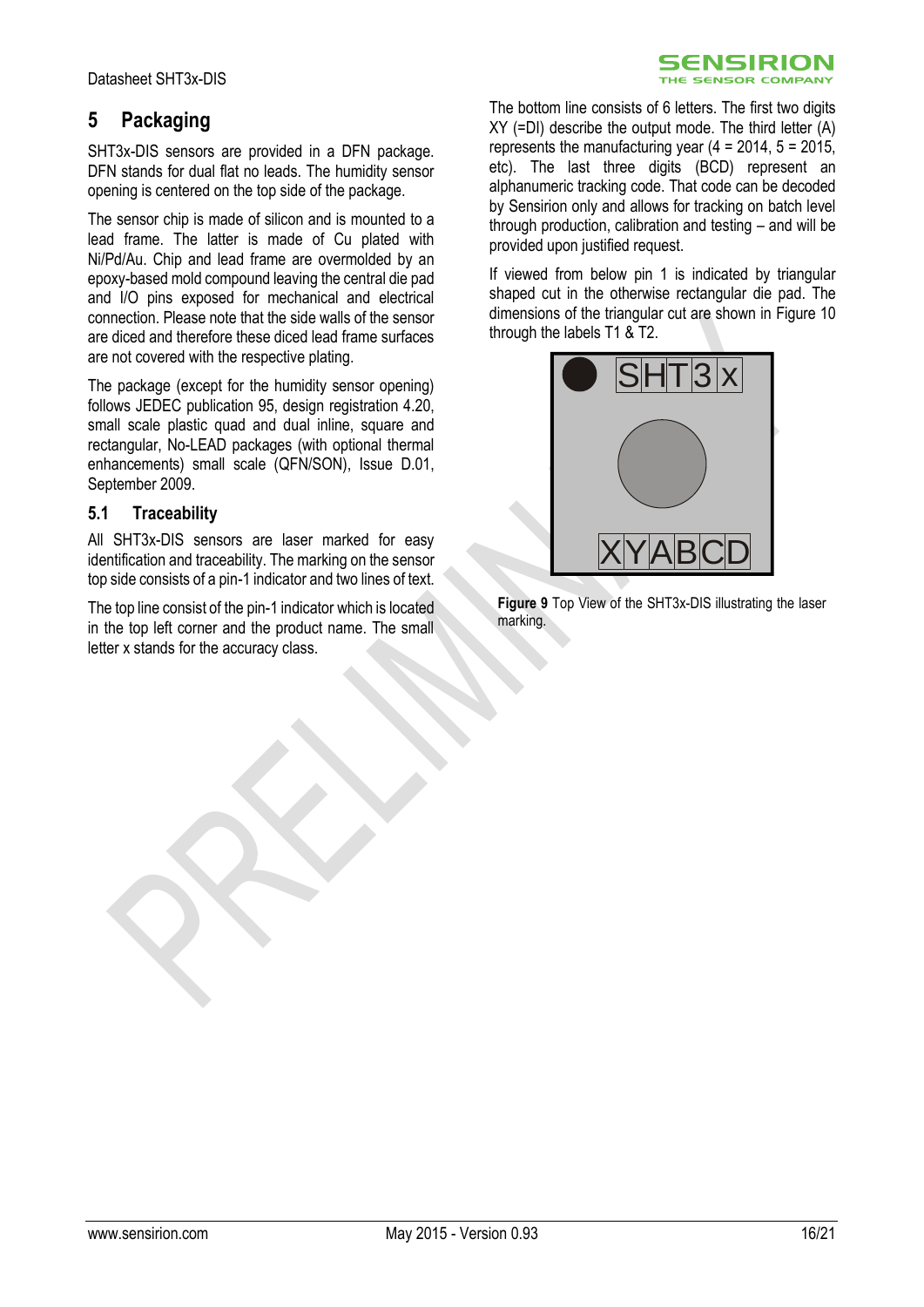## **5.2 Package Outline**





<span id="page-16-0"></span>**Figure 10** Dimensional drawing of SHT3x-DIS sensor package

| Parameter          | Symbol         | Min | Nom.           | Max |     | Units Comments                                                                                                                        |
|--------------------|----------------|-----|----------------|-----|-----|---------------------------------------------------------------------------------------------------------------------------------------|
| Package height     | A              | 0.8 | 0.9            | 1   | mm  |                                                                                                                                       |
| Leadframe height   | A <sub>3</sub> |     | 0.2            |     | mm  | Not shown in the drawing                                                                                                              |
| Pad width          | b              | 0.2 | 0.25           | 0.3 | mm  |                                                                                                                                       |
| Package width      | D              | 2.4 | 2.5            | 2.6 | mm  |                                                                                                                                       |
| Center pad length  | D <sub>2</sub> |     | 1.1            | 1.2 | mm. |                                                                                                                                       |
| Package length     | Е              | 2.4 | 2.5            | 2.6 | mm  |                                                                                                                                       |
| Center pad width   | E <sub>2</sub> | 1.7 | 1.8            | 1.9 | mm  |                                                                                                                                       |
| Pad pitch          | е              |     | 0.5            |     | mm. |                                                                                                                                       |
| Pad length         |                | 0.3 | 0.35           | 0.4 | mm  |                                                                                                                                       |
| Max cavity         | S              |     |                | 1.5 | mm  | Only as guidance. This value includes all tolerances,<br>including displacement tolerances. Typically the<br>opening will be smaller. |
| Center pad marking | T1xT2          |     | $0.3x45^\circ$ |     | mm  | indicates the position of pin 1                                                                                                       |

**Table 21** Package outline,

## **5.3 Land Pattern**

[Figure 11](#page-17-1) shows the land pattern. The land pattern is understood to be the metal layer on the PCB, onto which the DFN pads are soldered.

The solder mask is understood to be the insulating layer on top of the PCB covering the copper traces. It is recommended to design the solder mask as a Non-Solder Mask Defined (NSMD) type. For NSMD pads, the solder mask opening should provide a 60 μm to 75 μm design clearance between any copper pad and solder mask. As the pad pitch is only 0.5 mm we recommend to have one solder mask opening for all 4 I/O pads on one side.

For solder paste printing it is recommended to use a laser-cut, stainless steel stencil with electro-polished trapezoidal walls and with 0.1 or 0.125 mm stencil thickness. The length of the stencil apertures for the I/O pads should be the same as the PCB pads. However, the position of the stencil apertures should have an offset of 0.1 mm away from the center of the package. The die pad aperture should cover about 70 – 90 % of the die pad area –thus it should have a size of about 0.9 mm x 1.6 mm.

For information on the soldering process and further recommendation on the assembly process please consult the Application Note HT\_AN\_SHTxx\_Assembly\_of\_SMD\_Packages , which can be found on the Sensirion webpage.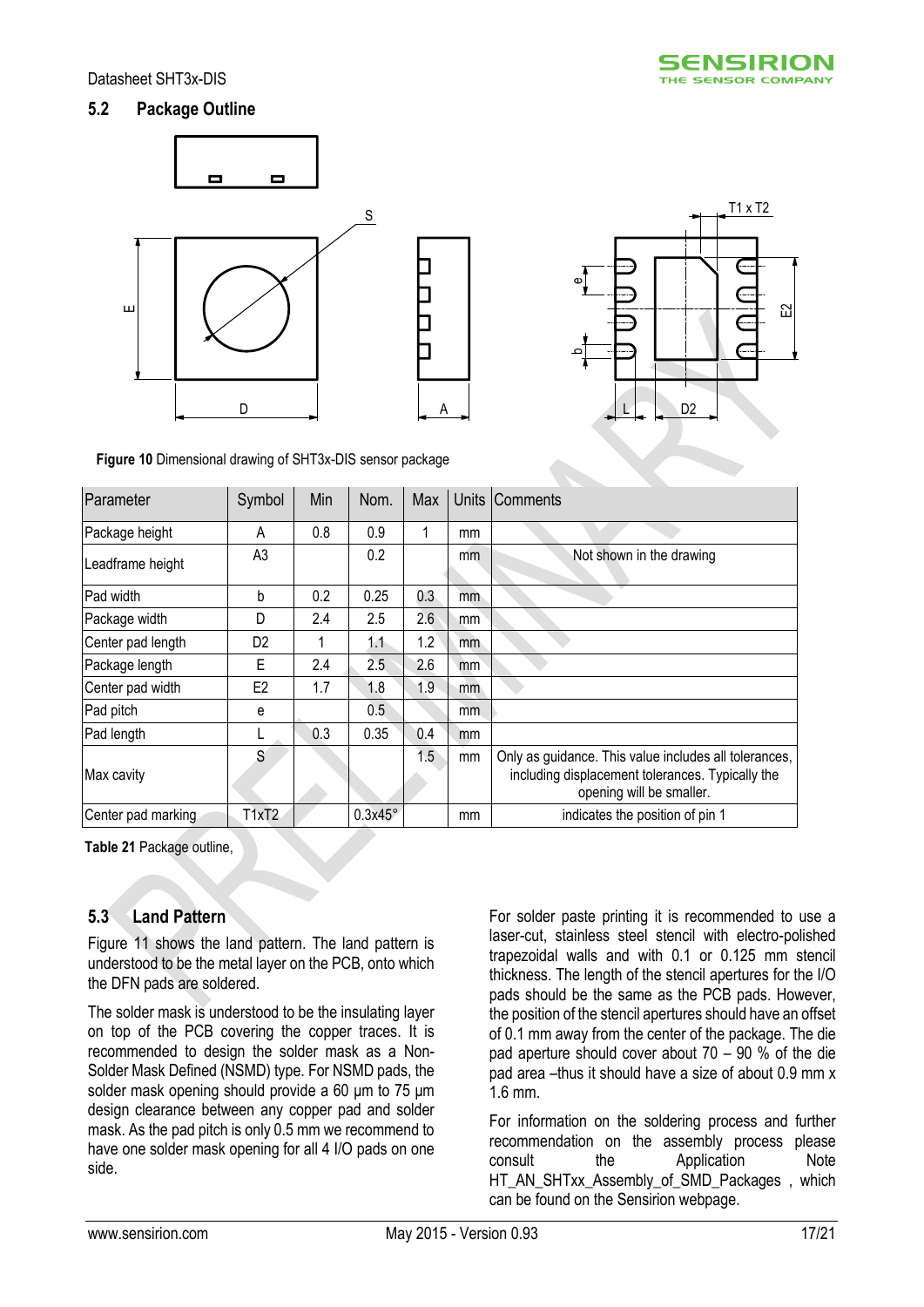



<span id="page-17-1"></span>**Figure 11** Recommended metal land pattern and stencil apertures for the SHT3x-DIS. The dashed lines represent the outer dimension of the DFN package. The PCB pads and stencil apertures are indicated through the shaded areas.



# <span id="page-17-0"></span>**6 Shipping Package**

**Figure 12** Technical drawing of the packaging tape with sensor orientation in tape. Header tape is to the right and trailer tape to the left on this drawing. Dimensions are given in millimeters.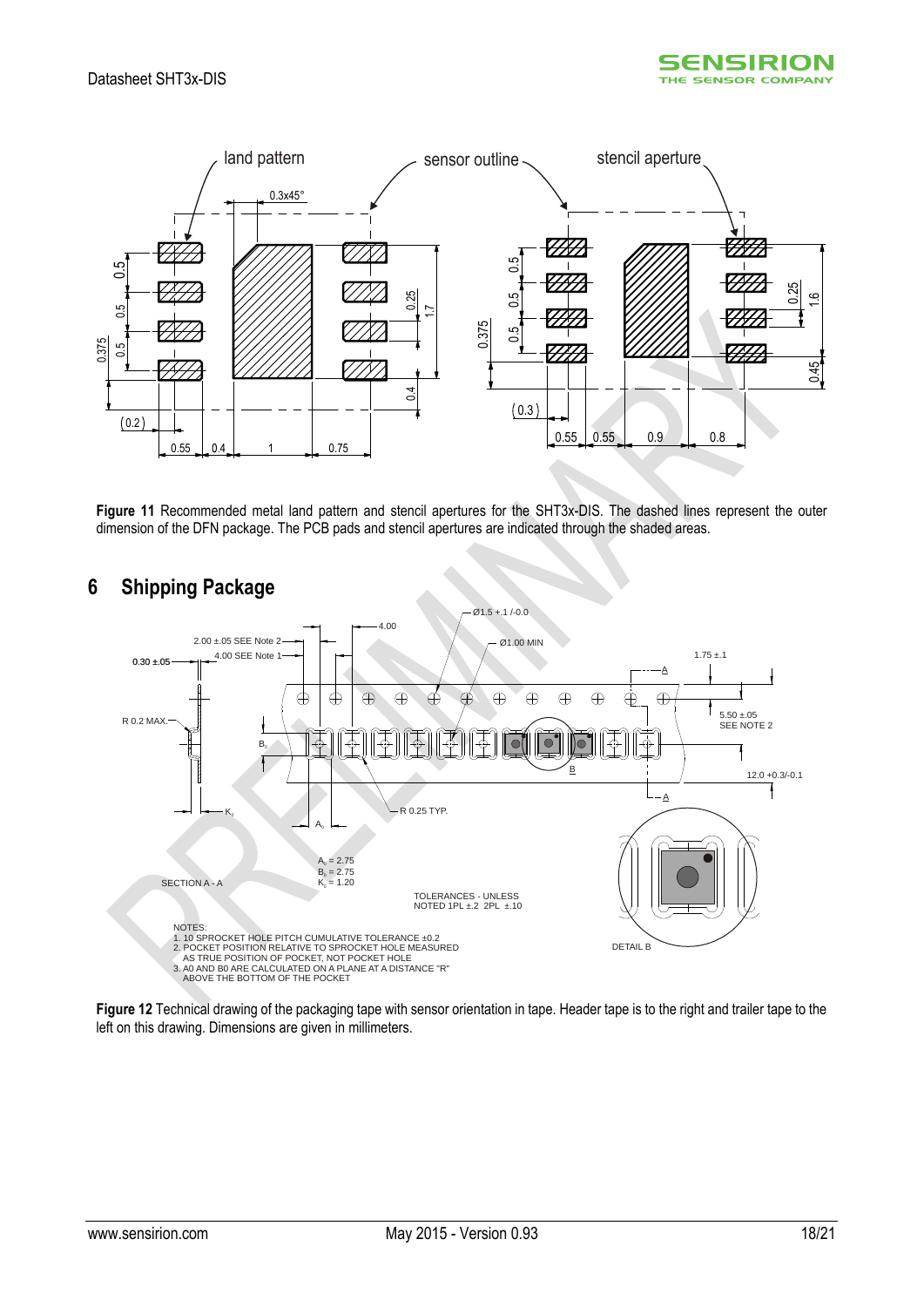# <span id="page-18-0"></span>**7 Quality**

Qualification of the SHT3x-DIS is performed based on the AEC Q 100 qualification test method.

## **7.1 Material Contents**

The device is fully RoHS and WEEE compliant, e.g. free of Pb, Cd, and Hg.

# <span id="page-18-1"></span>**8 Ordering Information**

The SHT3x-DIS can be ordered in tape and reel packaging with different sizes, see [Table 22.](#page-18-3) The reels are sealed into antistatic ESD bags. The document (SHT3x shipping package) that shows the packaging tape with sensor orientation is available upon request.

| Name            | Quantity | Order Number |
|-----------------|----------|--------------|
| SHT30-DIS-B500E | 500      | 1-101256-01  |
| SHT30-DIS-B10kS | 10000    | 1-101173-01  |
| SHT31-DIS-B1kS  | 1000     | 1-101177-01  |
| SHT31-DIS-B10kS | 10000    | 1-101147-01  |

**SENSIRION** THE SENSOR COMPANY

<span id="page-18-3"></span>**Table 22** SHT3x-DIS ordering options.

# <span id="page-18-2"></span>**9 Further Information**

For more in-depth information on the SHT3x-DIS and its application please consult the following documents:

| Document Name                                                      | Description                                                                            | Source                                                                                                              |
|--------------------------------------------------------------------|----------------------------------------------------------------------------------------|---------------------------------------------------------------------------------------------------------------------|
| SHT3x Shipping Package                                             | Information on Tape, Reel and shipping bags<br>(technical drawing and dimensions)      | Available upon request                                                                                              |
| SHTxx Assembly of SMD<br>Packages                                  | Assembly Guide (Soldering Instruction,)                                                | Available for download at the Sensirion<br>humidity sensors download center:<br>www.sensirion.com/humidity-download |
| <b>SHTxx Design Guide</b>                                          | Design guidelines for designing SHTxx humidity<br>sensors into applications            | Available for download at the Sensirion<br>humidity sensors download center:<br>www.sensirion.com/humidity-download |
| <b>SHTxx Handling Instructions</b>                                 | Guidelines for proper handling of SHTxx humidity<br>sensors (Reconditioning Procedure) | Available for download at the Sensirion<br>humidity sensors download center:<br>www.sensirion.com/humidity-download |
| <b>Sensirion Humidity Sensor</b><br><b>Specification Statement</b> | Definition of sensor specifications.                                                   | Available for download at the Sensirion<br>humidity sensors download center:<br>www.sensirion.com/humidity-download |

**Table 23** Documents containing further information relevant for theSHT3x-DIS.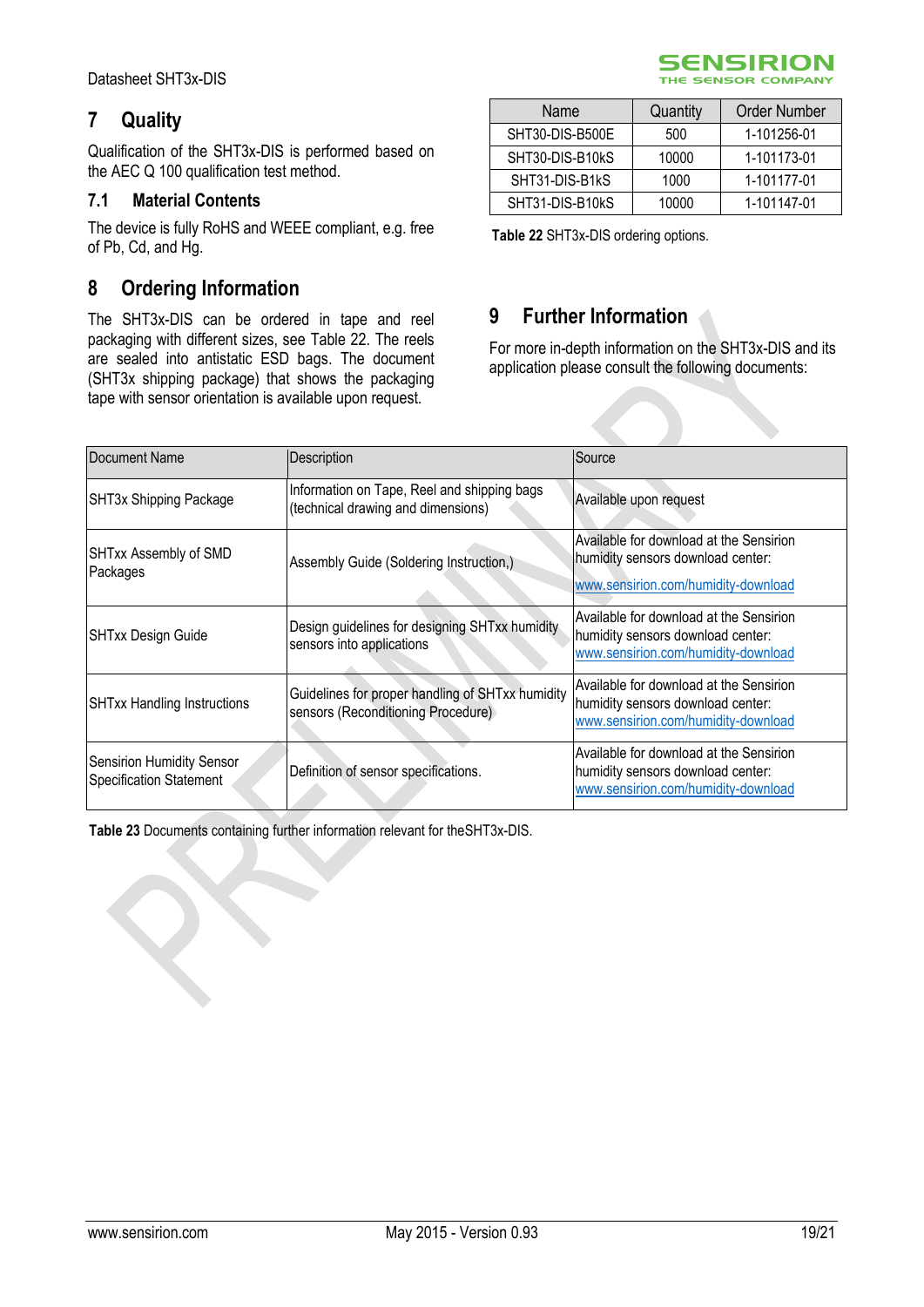

# **Revision History**

| Date          | Version | Page(s)                                     | Changes                                                                                        |
|---------------|---------|---------------------------------------------|------------------------------------------------------------------------------------------------|
| November 2014 | 0.9     |                                             | Initial release                                                                                |
| March 2015    | 0.91    |                                             | Table 1 and Table 2, added low and medium repeatability                                        |
|               |         |                                             | Table 3, added current consumption for periodic data acquisition mode                          |
|               |         |                                             | Table 4, extended the range for the measurement duration                                       |
|               |         |                                             | Table 5, removed MM model due to change in AEC Q100 Rev H, amended<br>absolute maximum ratings |
|               |         |                                             | Section 3.4, added comment on address multiplexing                                             |
|               |         |                                             | Table 9, changed example command                                                               |
|               |         |                                             | Table 11, replaced ART command                                                                 |
|               |         |                                             | Section 4.8, modified reset section                                                            |
|               |         |                                             | Section 4.12, amended Fahrenheit conversion                                                    |
|               |         |                                             | Table 19, expanded the definition for SDA hold time                                            |
| April 2015    | 0.92    |                                             | Table 1, amended resolution of the humidity sensor                                             |
|               |         | Table 2, amended resolution of the T-Sensor |                                                                                                |
|               |         |                                             | Table 2, defined Long term drift as max                                                        |
|               |         |                                             | Table 3, amended Power-up/down level                                                           |
|               |         |                                             | Table 3, amended maximum current consumption                                                   |
|               |         |                                             | Table 4, amended typ. value of the power-up time                                               |
|               |         |                                             | Table 4, amended max value of the soft reset value                                             |
|               |         |                                             | Table 3, added driving strength of the alert out pin                                           |
|               |         |                                             | Section 4.8, amended nReset Pin section                                                        |
| May 2015      | 0.93    |                                             | Section 4, Added Break Command Section                                                         |
|               |         |                                             | Table 3, Amended tsR time                                                                      |
|               |         |                                             | Table 18, modified default values                                                              |
|               |         |                                             | Section 5, added section paragraph on package standard                                         |
|               |         |                                             | Section 8, Added ordering information                                                          |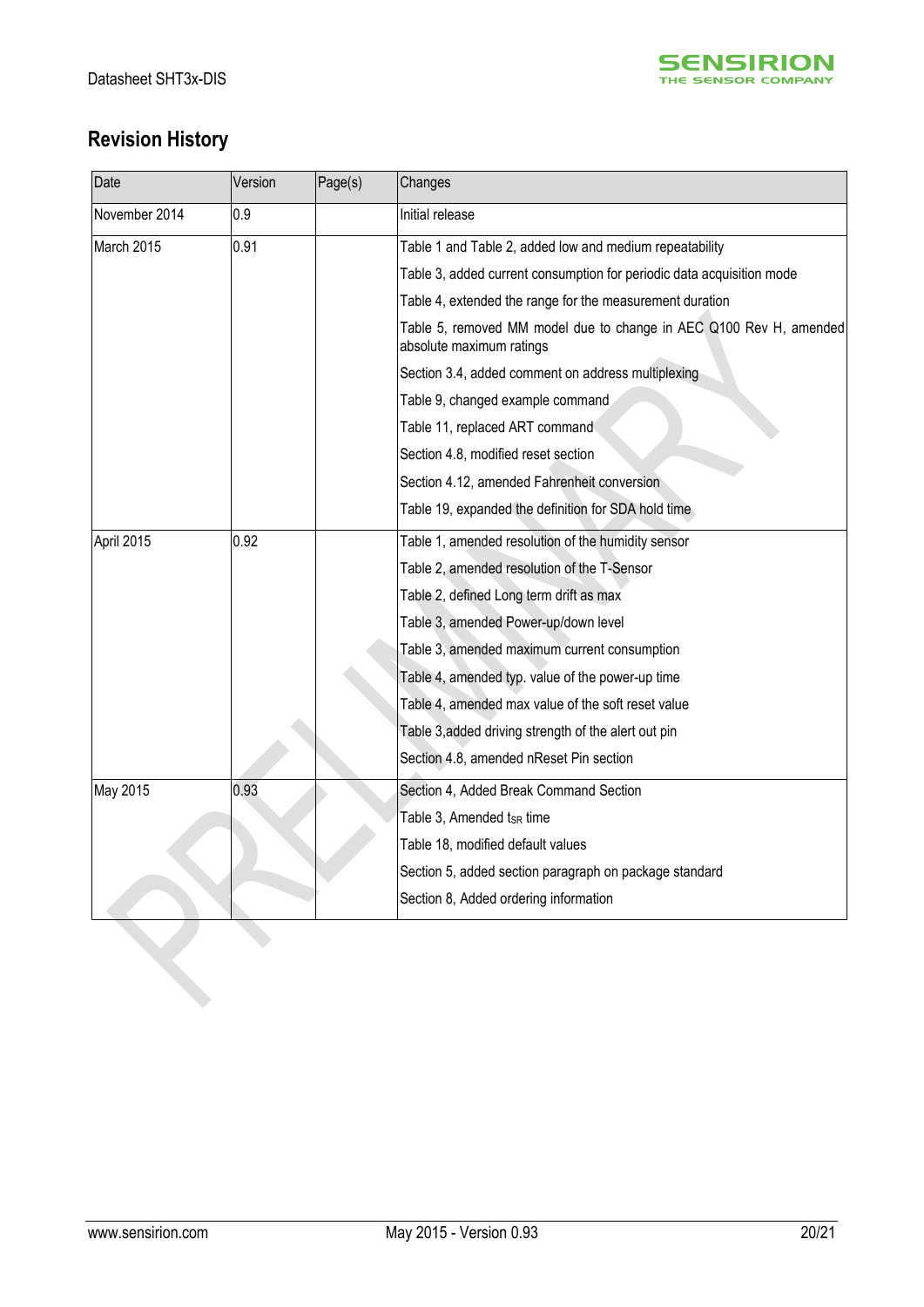

# **Headquarters and Subsidiaries**

SENSIRION AG Laubisruetistr. 50 CH-8712 Staefa ZH Switzerland

phone: +41 44 306 40 00 fax: +41 44 306 40 30 [info@sensirion.com](mailto:info@sensirion.com) [http://www.sensirion.com](http://www.sensirion.com/)

Sensirion AG (Germany) phone: +41 44 927 11 66 [info@sensirion.com](mailto:info@sensirion.com) [www.sensirion.com](http://www.sensirion.com/)

Sensirion Inc., USA phone: +1 805 409 4900 [info\\_us@sensirion.com](mailto:info_us@sensirion.com) [www.sensirion.com](http://www.sensirion.com/)

Sensirion Japan Co. Ltd. phone: +81 3 3444 4940 [info@sensirion.co.jp](mailto:info@sensirion.co.jp) [www.sensirion.co.jp](http://www.sensirion.co.jp/)

To find your local representative, please visit <http://www.sensirion.com/contact>

Sensirion Korea Co. Ltd. phone: +82 31 337 7700 3 [info@sensirion.co.kr](mailto:info@sensirion.co.kr) [www.sensirion.co.kr](http://www.sensirion.co.kr/)

Sensirion China Co. Ltd. phone: +86 755 8252 1501 [info@sensirion.com.cn](mailto:info@sensirion.com.cn) [www.sensirion.com.c](http://www.sensirion.com/)n